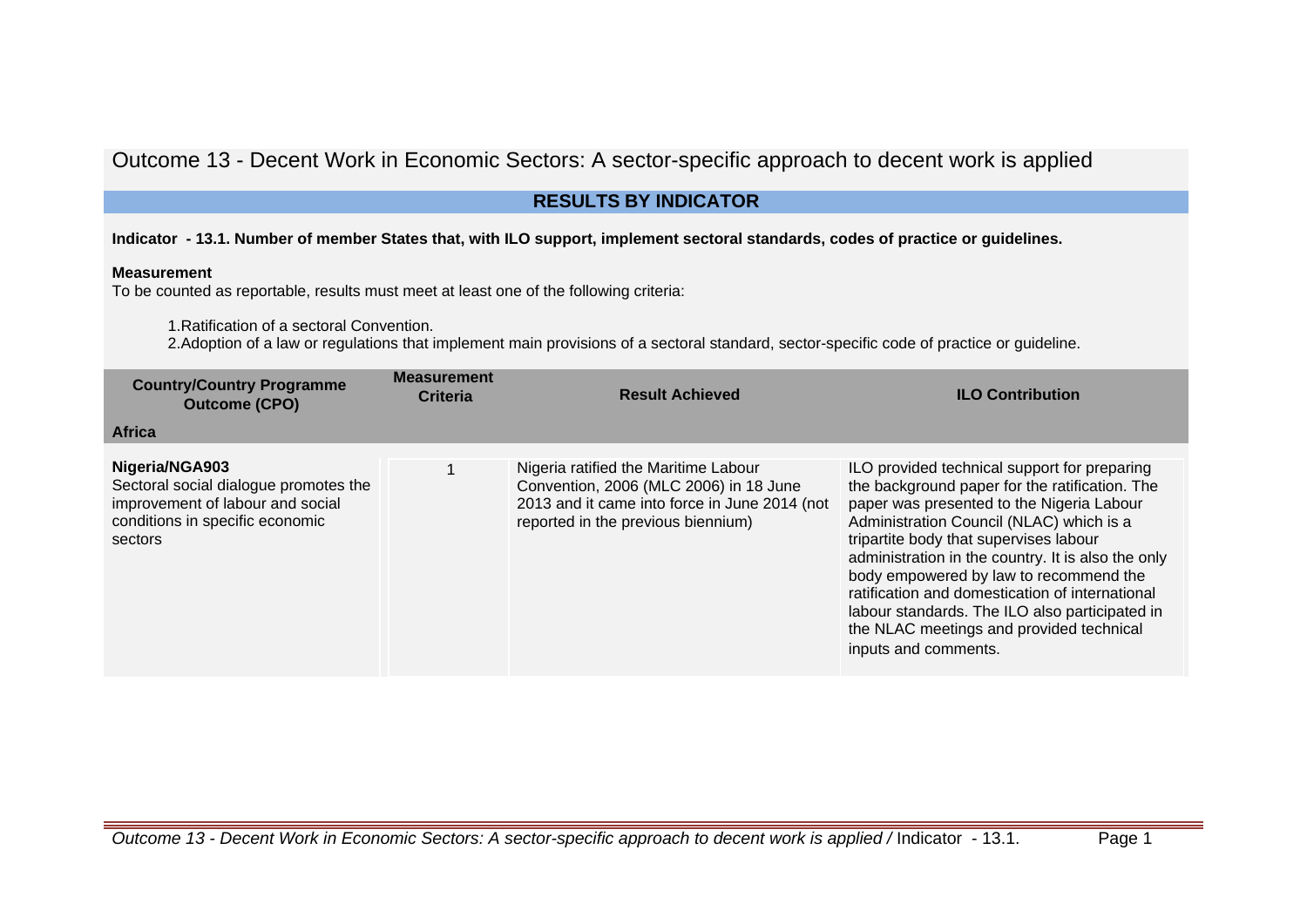| <b>Asia and the Pacific</b> |                                                                                                                |                                                                                                                                                                                                                                                                                                                                                                                                                                                                                                               |
|-----------------------------|----------------------------------------------------------------------------------------------------------------|---------------------------------------------------------------------------------------------------------------------------------------------------------------------------------------------------------------------------------------------------------------------------------------------------------------------------------------------------------------------------------------------------------------------------------------------------------------------------------------------------------------|
| China/CHN998                | The National People's Congress of China<br>ratified the Maritime Labour Convention,<br>2006 on 29 August 2015. | In promoting the ratification of the MLC, 2006<br>in China, the ILO provided technical and legal<br>clarifications on the Convention in various<br>workshops organized in partnership with the<br>Ministry of Human Resources and Social<br>Security in 2014 and 2015 respectively. The<br>workshops have familiarized participants with<br>the MLC, 2006 and also contributed to<br>strengthen the capacity of labour inspectors<br>(see CHN 154). MLC-related documentation<br>was translated into Chinese. |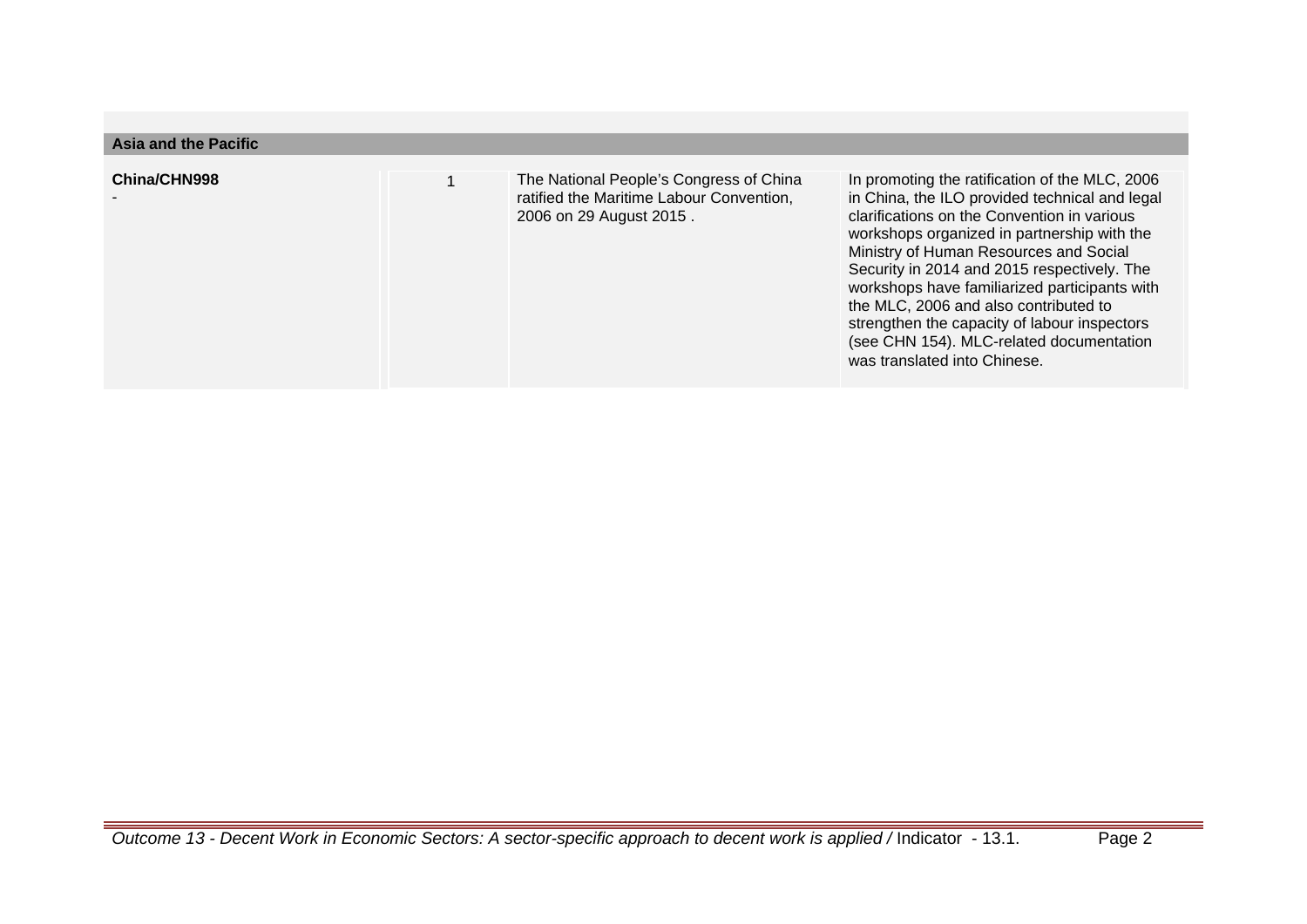#### **Mongolia/MNG155**

Working Conditions improved in specific sectors

1 Mongolia's parliament has approved the ratification of the Occupational Safety and Health in Mines, 1995(N°176) in July 2015 but official submission of the ratification instrument to the ILO was pending as of October 2015.

> Mongolia's parliament has approved the ratification of the Maritime Labour Convention, 2006 in July 2015 but official submission of the ratification instrument was pending as of October 2015.

The ILO provided technical advisory services to the Governments of Mongolia, the Mongolian Confederation of Trade Unions (CMTU) and the Mongolian Employers' Federation (MONEF) in the preparation for ratification of the ILO Convention on Occupational Safety and Health in Mines Convention, 1995 ( No. 176) and the Safety and Health in Construction, Convention 1988 (No. 167) The support from the ILO included a Regional Tripartite Workshop hosted by Mongolia in 2009 on the subject of Improving Safety and Health in Mining, attended by 7 Countries and in August 2014, the ILO organized in Mongolia a Regional symposium on OSH in the mining industry in Asia and the Pacific. In October 2014, the Office provided an interministerial meeting with terminological clarifications with a view to facilitating an authoritative translation of the Convention. In April 2015, the ILO facilitated the participation of a Turkish expert in a World Safety Day event with a view to sharing experience on Turkey's recent ratification of C. 167 and C. 176. ILO's technical assistance was also provided to the CMTU to develop a plan of action, and to the joint working group of Ministries of Labour and Mining in the preparation for the ratification of Convention 176, including an initial assessment of gaps between national laws and the principle of the convention.

The ILO assisted the government of Mongolia in preparing ratification of the MLC, 2006. In 2011, the ILO supported an authoritative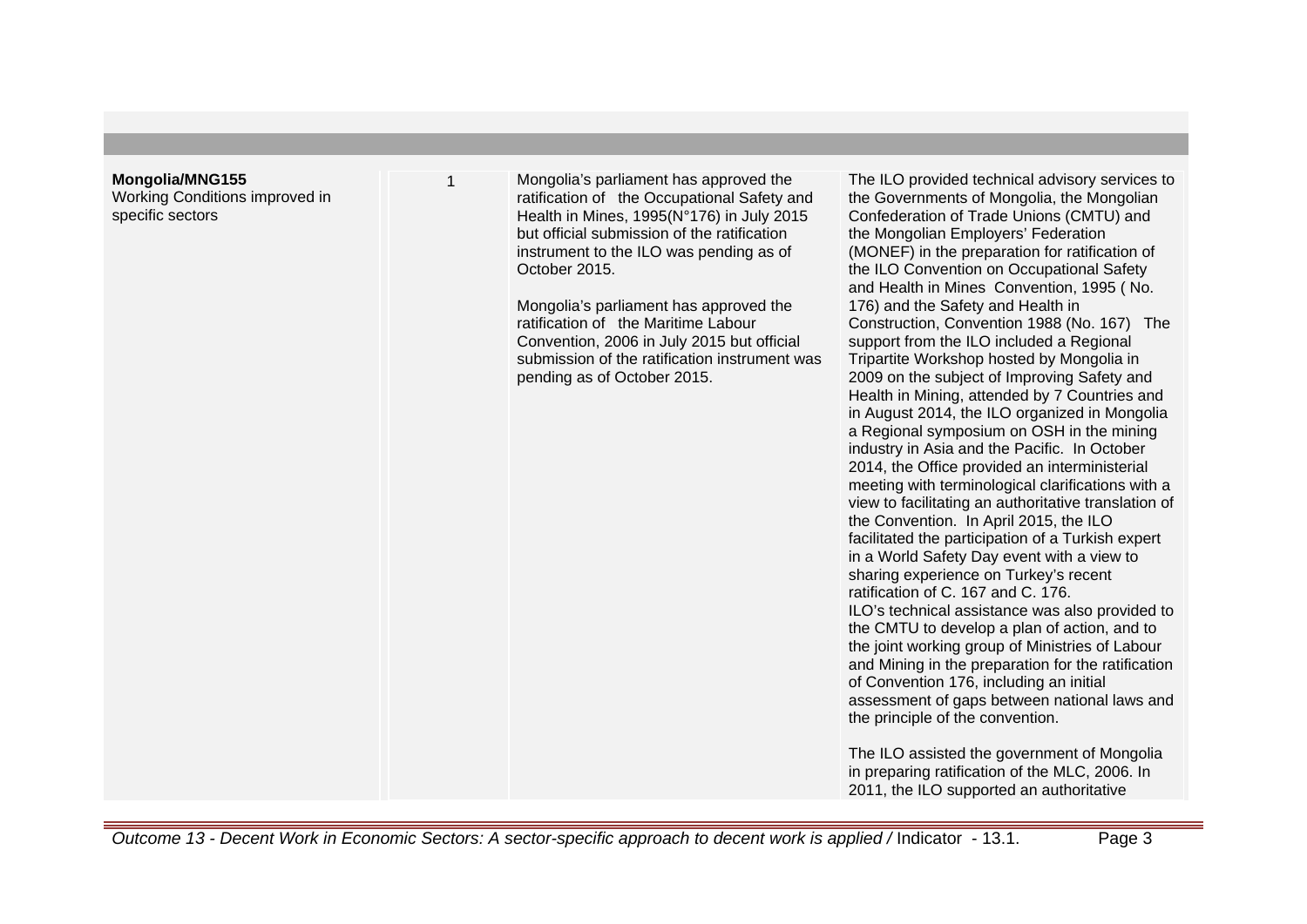translation of the Convention with a view to its submission to Parliament. In January 2013, the ILO provided clarification to the officials of the Ministry of Road and Transportation to explain the potential relevance of the Convention to Mongolia in light of the 520,500 ships registered with the Maritime Administration's bureau with seat in Singapore. In May 2015, the ILO further clarified the requirements in respect of ratification of the Convention.

**Additional CPO Information (This information should only be added when relevant and necessary and should not repeat information already entered under results or ILO contribution) a)Gender equality and non-discrimination b) Partnerships (external)**

> - OSH activities in Mongolia were organized in partnership with the following organizations: IndustriAll; Freidrich Ebert Stiftung (Mongolia); International Social Security Association Mining – Mongolia Chapter; and, the Korea International Cooperation Agency.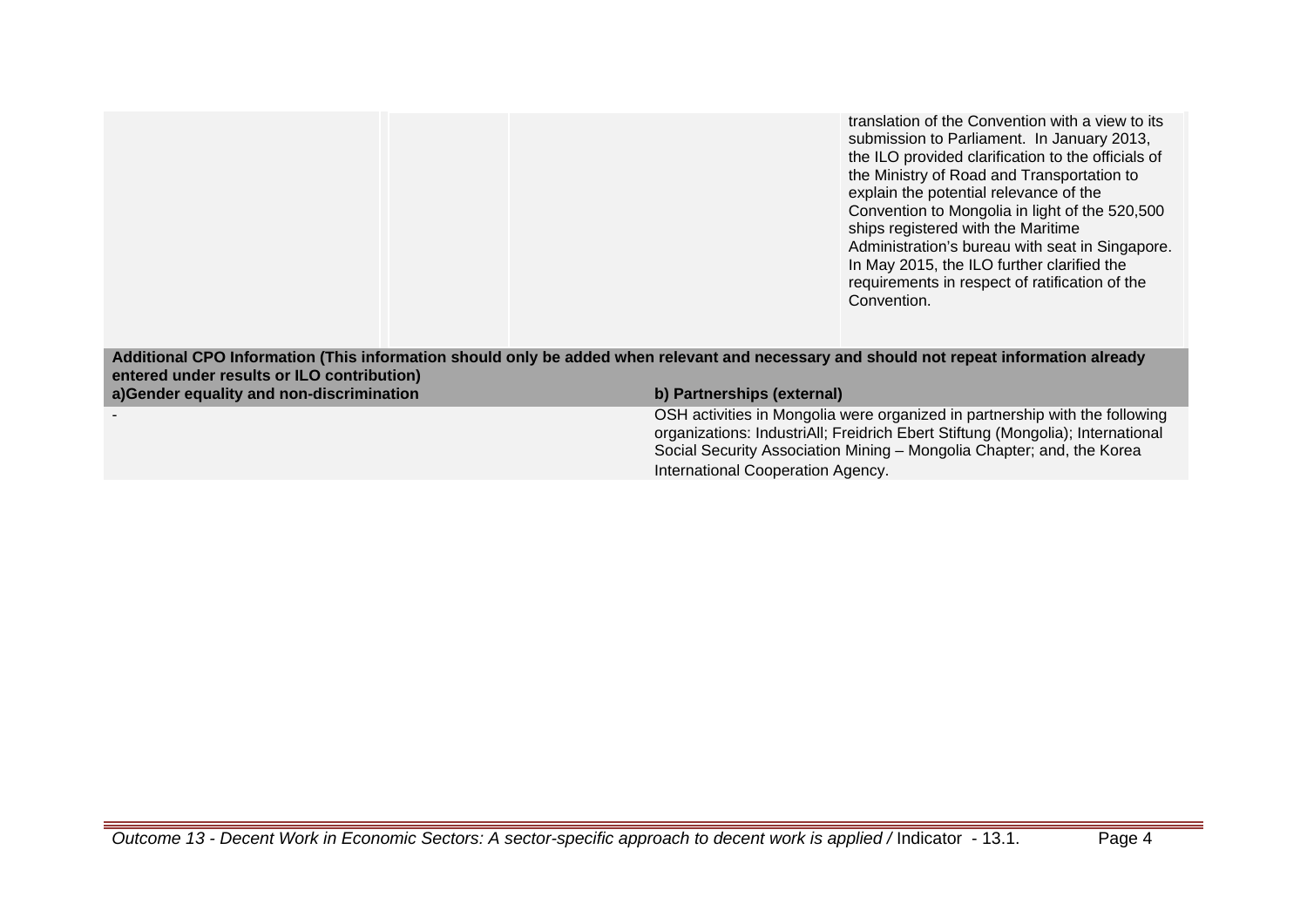| <b>Europe and Central Asia</b>                                                                            |                                                                                                                         |                                                                                                                                                                                                                                                                                   |
|-----------------------------------------------------------------------------------------------------------|-------------------------------------------------------------------------------------------------------------------------|-----------------------------------------------------------------------------------------------------------------------------------------------------------------------------------------------------------------------------------------------------------------------------------|
| <b>Bosnia and Herzegovina/BIH102</b><br>Ratification of Convention 151 is<br>initiated by the Government. | Labour Relations (Public Service)<br>Convention, 1978 (No. 151) ratified by Bosnia<br>and Herzegovina on 31 March 2015. | With the support of the Office:<br>- A gap analysis was carried out.<br>- A tripartite validation was conducted.<br>- The ILO Manual on Collective Bargaining and<br>Dispute Resolution in the public sector was<br>translated into Serbian and used by national<br>constituents. |
|                                                                                                           |                                                                                                                         |                                                                                                                                                                                                                                                                                   |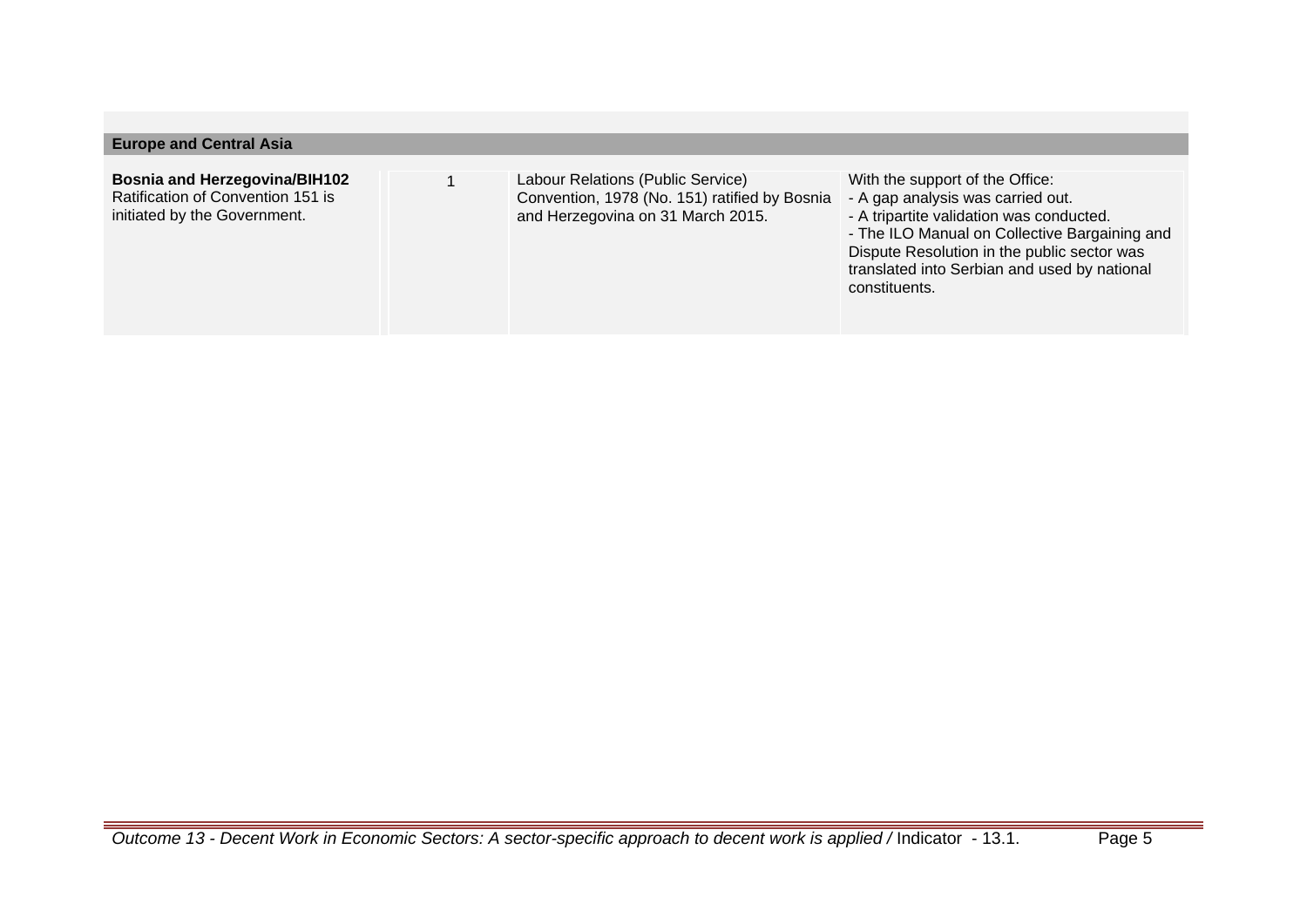| Turkey/TUR158<br>[ACI7] Development of a programme<br>on implementation of OSH standards<br>and establishemnt of OSH preventive<br>culture in Turkey. | 1 | The Promotional Framework for Occupational<br>Safety and Health Convention, 2006 (No.<br>187) which was ratified on 16th January<br>2014, entered into force 16 January 2015.<br>Most recently, Turkey ratified the Safety and<br>Health in Construction Convention, 1988,<br>(No. 167) and the Safety and Health in<br>Mining Convention, 1995 (No. 176) on 23<br>March 2015. | Following the Soma tragedy in Turkey on 13<br>May 2014 the ILO engaged in consultations<br>with the Turkish Government and social<br>partners on possible modalities for improving<br>OSH in Turkey, in particular in mining and<br>construction which were followed up In the<br>context of a National Tripartite Meeting,<br>organized by the MoLSS in cooperation with<br>the ILO, 16-17 October 2014. The outcome of<br>this meeting was the development of the Third<br>National Policy and Action Plan on OSH<br>(2014-18) adopted 14 December 2014. It also<br>resulted in an agreement that the ILO would<br>provide technical assistance (TA) for the<br>improvement of OSH in line with relevant ILS<br>and comments made by the ILO supervisory<br>bodies. This one year TA, carried out at the<br>ILO Office for Turkey.<br>RBSA funding has contributed to supporting<br>this work and to the achievement of the<br>reported results. |
|-------------------------------------------------------------------------------------------------------------------------------------------------------|---|--------------------------------------------------------------------------------------------------------------------------------------------------------------------------------------------------------------------------------------------------------------------------------------------------------------------------------------------------------------------------------|----------------------------------------------------------------------------------------------------------------------------------------------------------------------------------------------------------------------------------------------------------------------------------------------------------------------------------------------------------------------------------------------------------------------------------------------------------------------------------------------------------------------------------------------------------------------------------------------------------------------------------------------------------------------------------------------------------------------------------------------------------------------------------------------------------------------------------------------------------------------------------------------------------------------------------------------------|
|                                                                                                                                                       | 2 | The Mining Law No. 3213 of 4.6.85 and the<br>Regulation on Occupational Health and<br>Safety in Mines No. 29291 of 19.9.2013 were<br>amended on February 2015 and March 2015<br>respectively in the light of the mining accident<br>in May 2014 and of the ratification of C. 176<br>that followed in March.                                                                   | Since January 2015, the ILO has provided<br>technical support to increase the capacity of<br>the tripartite constituents for the<br>implementation of ILS. The World OSH Day<br>was celebrated in Turkey for the first time on<br>28th April 2015 focusing on the building of a<br>preventative culture and implementation of C.<br>167 and 176. A National Profile on OSH as well<br>as Gap Analyses for C. 167 and 176 have<br>been commissioned to increase awareness<br>and enhance implementation. A major study<br>mapping and analysing the subcontracting                                                                                                                                                                                                                                                                                                                                                                                  |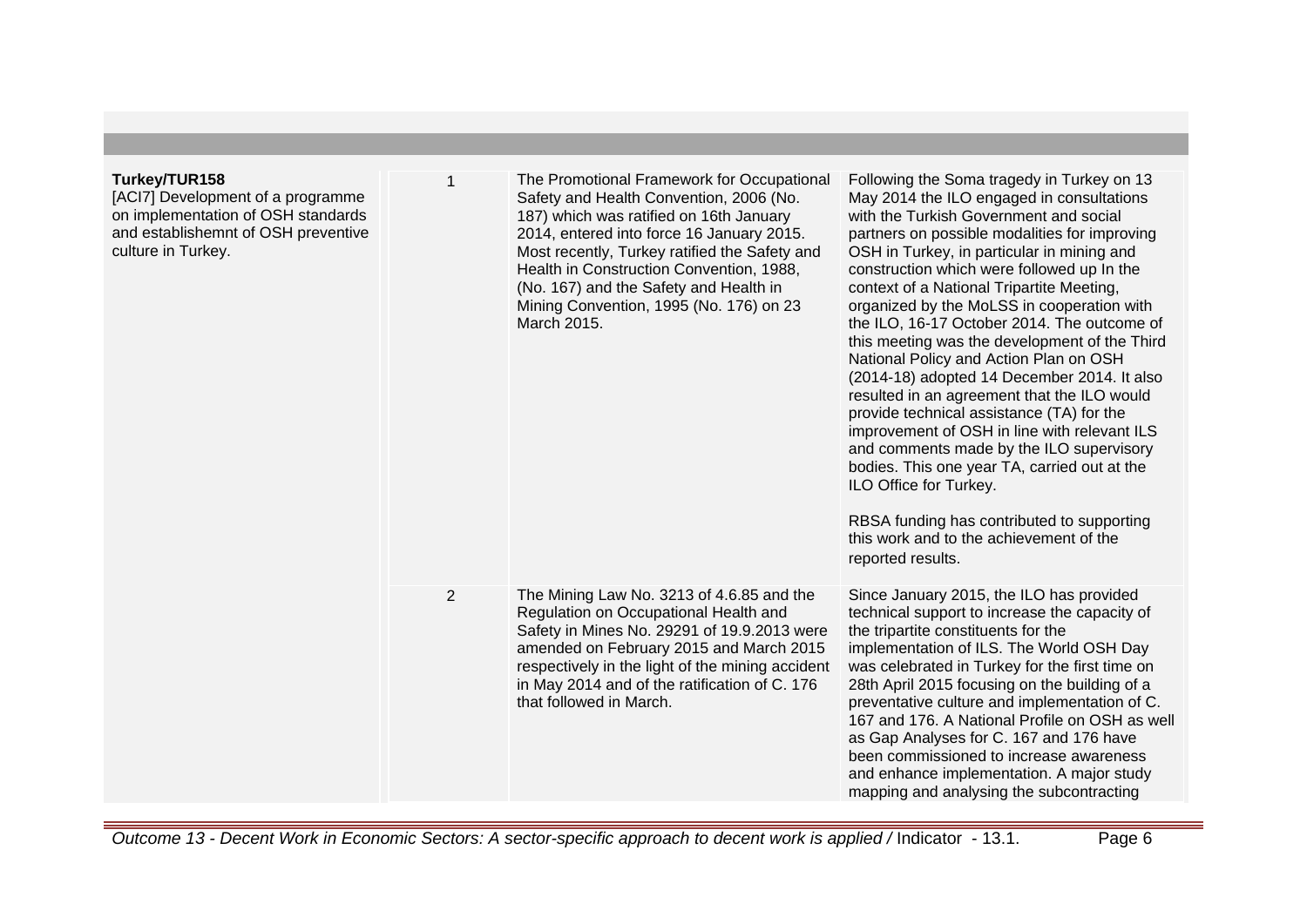|  | practices in the mining industry has been<br>carried out.                                                  |
|--|------------------------------------------------------------------------------------------------------------|
|  | RBSA funding has contributed to supporting<br>this work and to the achievement of the<br>reported results. |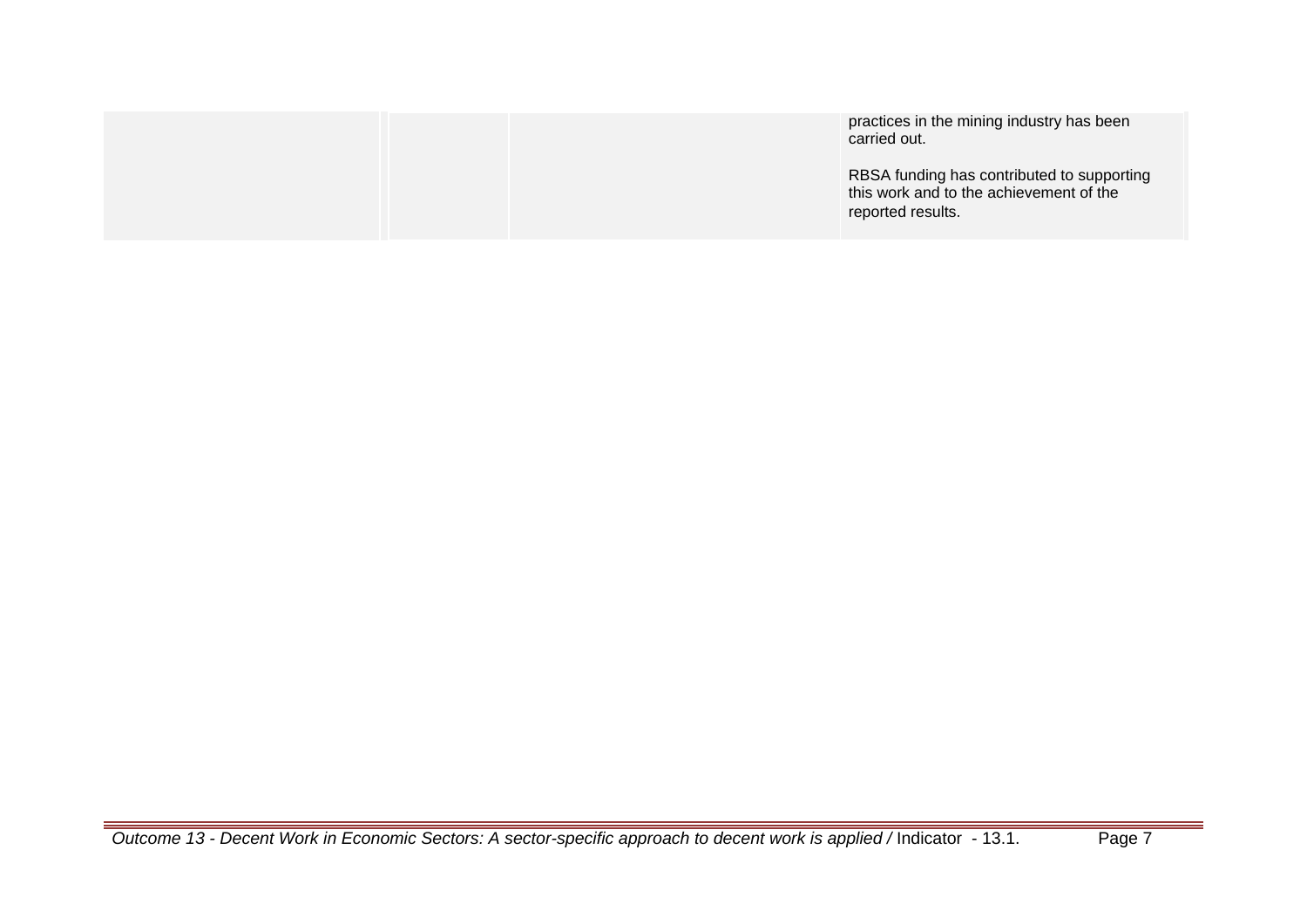| Latill Allienca and the Gambbean |  |                                                                                                                        |                                                                                                                                                                                                                                                                                                                                                                                                                                                                                                                                                                                                                                                                                                                                                  |
|----------------------------------|--|------------------------------------------------------------------------------------------------------------------------|--------------------------------------------------------------------------------------------------------------------------------------------------------------------------------------------------------------------------------------------------------------------------------------------------------------------------------------------------------------------------------------------------------------------------------------------------------------------------------------------------------------------------------------------------------------------------------------------------------------------------------------------------------------------------------------------------------------------------------------------------|
| <b>Bolivia/BOL997</b>            |  | Safety and Health in Construction                                                                                      | La mesa tripartita de construcción creada                                                                                                                                                                                                                                                                                                                                                                                                                                                                                                                                                                                                                                                                                                        |
|                                  |  | Convention, 1988 (No. 167) ratified by Bolivia<br>on 10 February 2015 and assistance<br>provided to its implementation | desde 2009 ha impulsado la ratificacion el<br>Convenio. La OIT les ha brindado orientación<br>sobre la implementación del Convenio y su<br>reglamentación. También ha sugerido<br>establecer dos normas una sobre andamios y<br>otra sobre trabajo de altura.<br>- La OIT ha participado en una reunión de la<br>Mesa para orientarles sobre los principios<br>generales y proponer un enfoque que siga los<br>lineamientos del convenio. (Carmen Bueno)<br>- Preparó un borrador de reglamentación bajo<br>la dirección técnica para consideración de la<br>Mesa tripartita en Bolivia (Carmen Bueno)<br>- Brindó asistencia técnica para su puesta en<br>marcha y capacitación del comité tripartito<br>(misión a de SECTOR a finales de 2014) |

**Latin America and the Caribbean**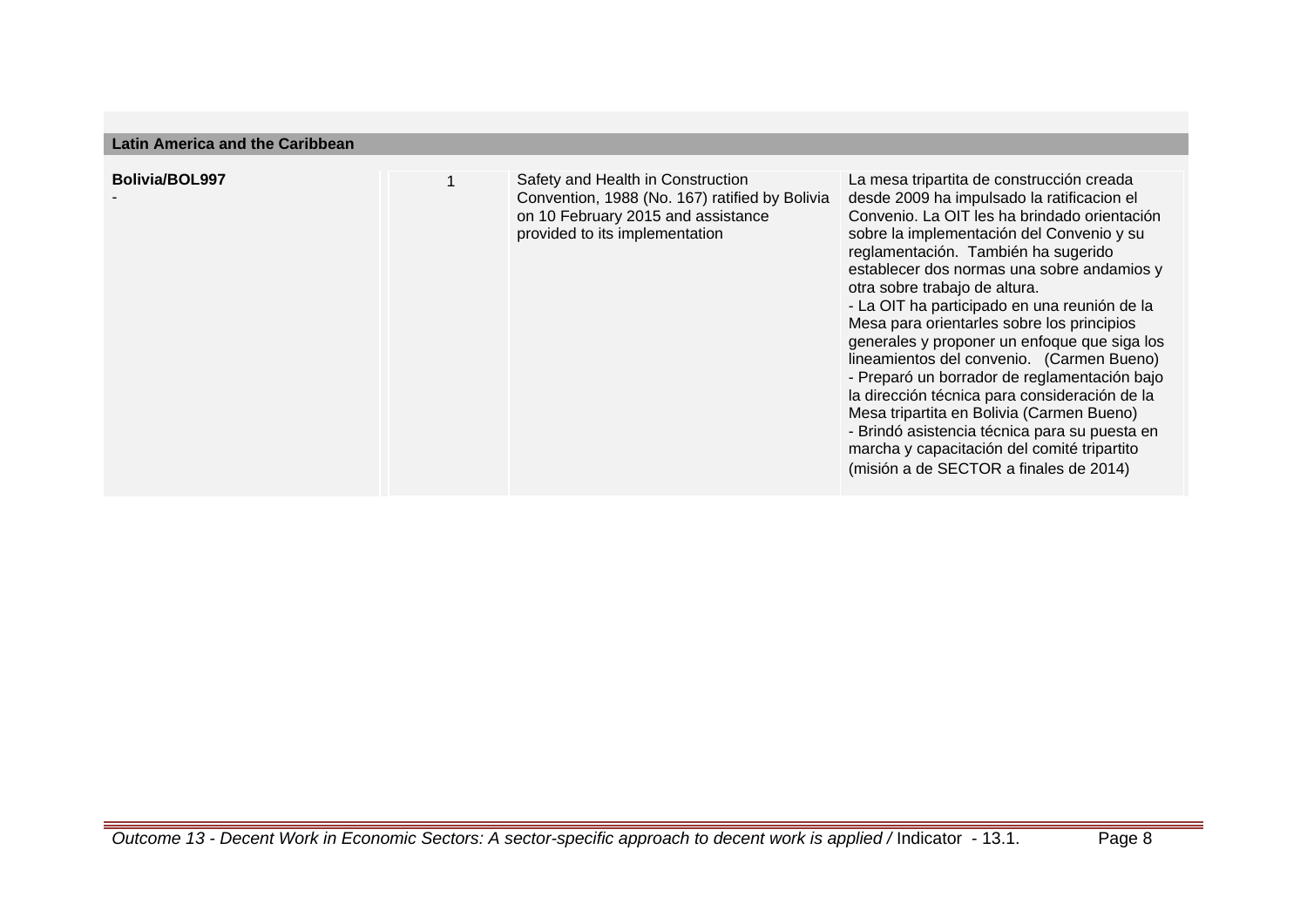| Uruguay/URY998 | Safety and Health in Mines Convention, 1995<br>(No. 176) ratified by Uruguay on 5 June<br>2014. | The Office provided technical assistance to<br>national constituents on the ratification process<br>of the Convention. |
|----------------|-------------------------------------------------------------------------------------------------|------------------------------------------------------------------------------------------------------------------------|
|                |                                                                                                 |                                                                                                                        |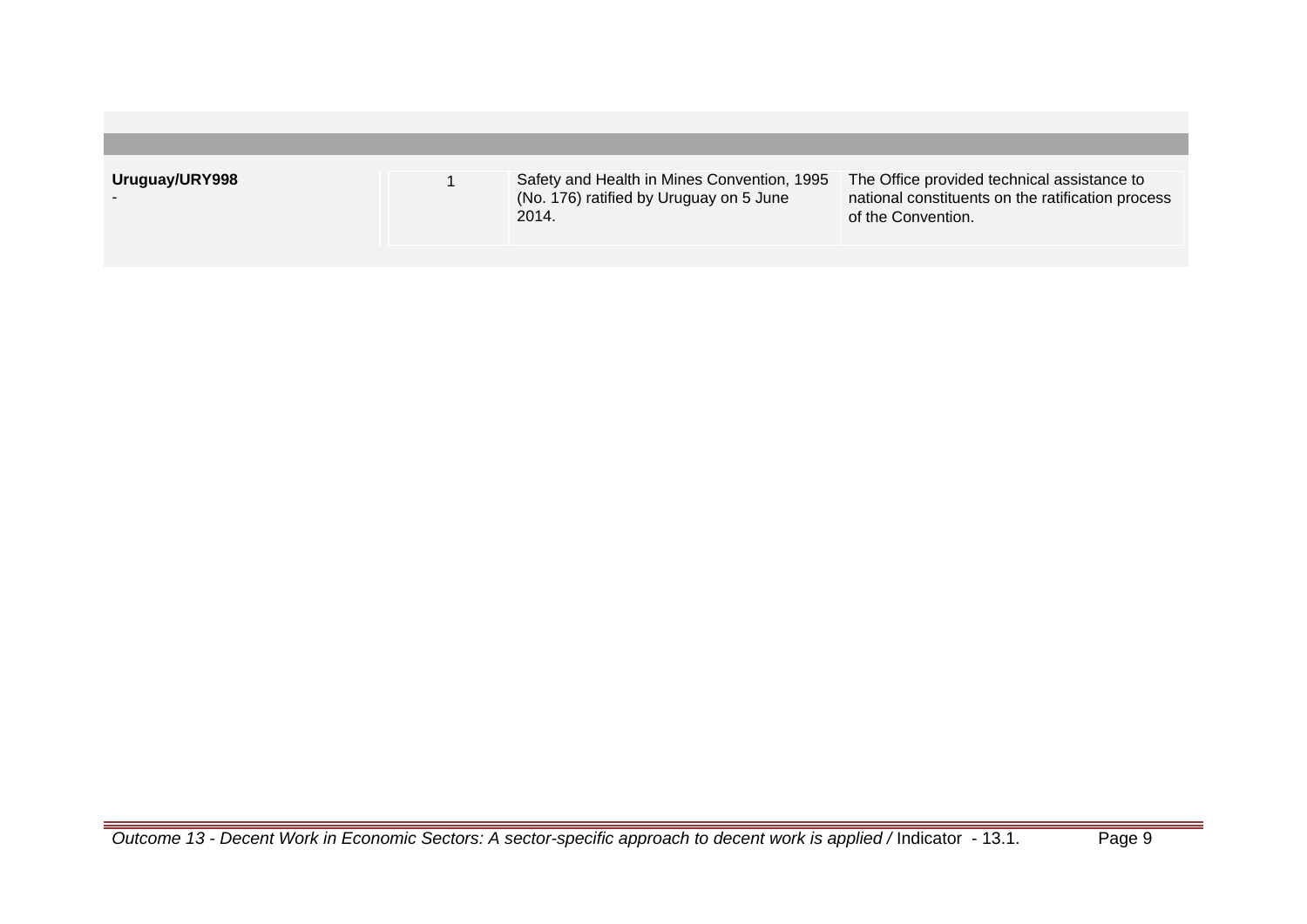# Outcome 13 - Decent Work in Economic Sectors: A sector-specific approach to decent work is applied

# **RESULTS BY INDICATOR**

**Indicator - 13.2. Number of member States in which constituents, with ILO support, take significant action for a specific sector to advance the Decent Work Agenda.**

#### **Measurement**

To be counted as reportable, results must meet at least one of the following criteria:

1.A national, regional or local policy or plan of action is put in place with adequate funding to implement recommendations or conclusions of ILO sectoral meetings.

2.A tripartite assessment and improvement system is established at the sectoral level that confirms increased compliance with international labour standards, including core international labour standards, and improved working conditions of workers in the sector.

| <b>Country/Country Programme</b><br><b>Outcome (CPO)</b>                                             | <b>Measurement</b><br><b>Criteria</b> | <b>Result Achieved</b>                                                                                                                                                                                                                                                                                                                                                                                                                                                                                                                                                                                                                                                                                                                          | <b>ILO Contribution</b>                                                                                                                                                                                                                                                                                                                                                                                                                                                                                                                                                                                       |
|------------------------------------------------------------------------------------------------------|---------------------------------------|-------------------------------------------------------------------------------------------------------------------------------------------------------------------------------------------------------------------------------------------------------------------------------------------------------------------------------------------------------------------------------------------------------------------------------------------------------------------------------------------------------------------------------------------------------------------------------------------------------------------------------------------------------------------------------------------------------------------------------------------------|---------------------------------------------------------------------------------------------------------------------------------------------------------------------------------------------------------------------------------------------------------------------------------------------------------------------------------------------------------------------------------------------------------------------------------------------------------------------------------------------------------------------------------------------------------------------------------------------------------------|
| <b>Africa</b>                                                                                        |                                       |                                                                                                                                                                                                                                                                                                                                                                                                                                                                                                                                                                                                                                                                                                                                                 |                                                                                                                                                                                                                                                                                                                                                                                                                                                                                                                                                                                                               |
| Kenya/KEN151<br>Strengthening social dialogue in the<br>public services, tourism and<br>construction | 1                                     | 1. The MoLSSS and the Ministry of East<br>African Affairs, Commerce and Tourism,<br>workers' organizations (COTU, KUDHEIHA)<br>and employers' organizations (FKE, KAHC)<br>drew an action plan to revive the tourism<br>sector based on the outcomes of the national<br>and regional tourism forums. The national<br>action plan has been supported by the private<br>sector (tourism) through its efforts in<br>highlighting the need to revive the tourism<br>sector. The government has set aside a fund<br>for tourism revival in Kenya to the tune of<br>Kshs. 5.2 billion in the 2015/2016 national<br>budget. A national technical tripartite plus<br>committee was established on reviving the<br>sector and influencing improvement of | 1. ILO supported 3 workshops held in tourism<br>sector-maximizing benefits from tourism;<br>mutual gains collective bargaining; and hotel<br>sector wage determination workshop. Through<br>SCORE, training was conducted in four hotels<br>in Kenya demonstrating improved productivity<br>and working conditions.<br>2. The Office organized in March 2015, a<br>Sub-regional workshop on good human<br>resource practices in the teaching profession in<br>East Africa, in which Kenya constituents<br>participated. Support was provided for the<br>elaboration of an Action Plan during the<br>workshop. |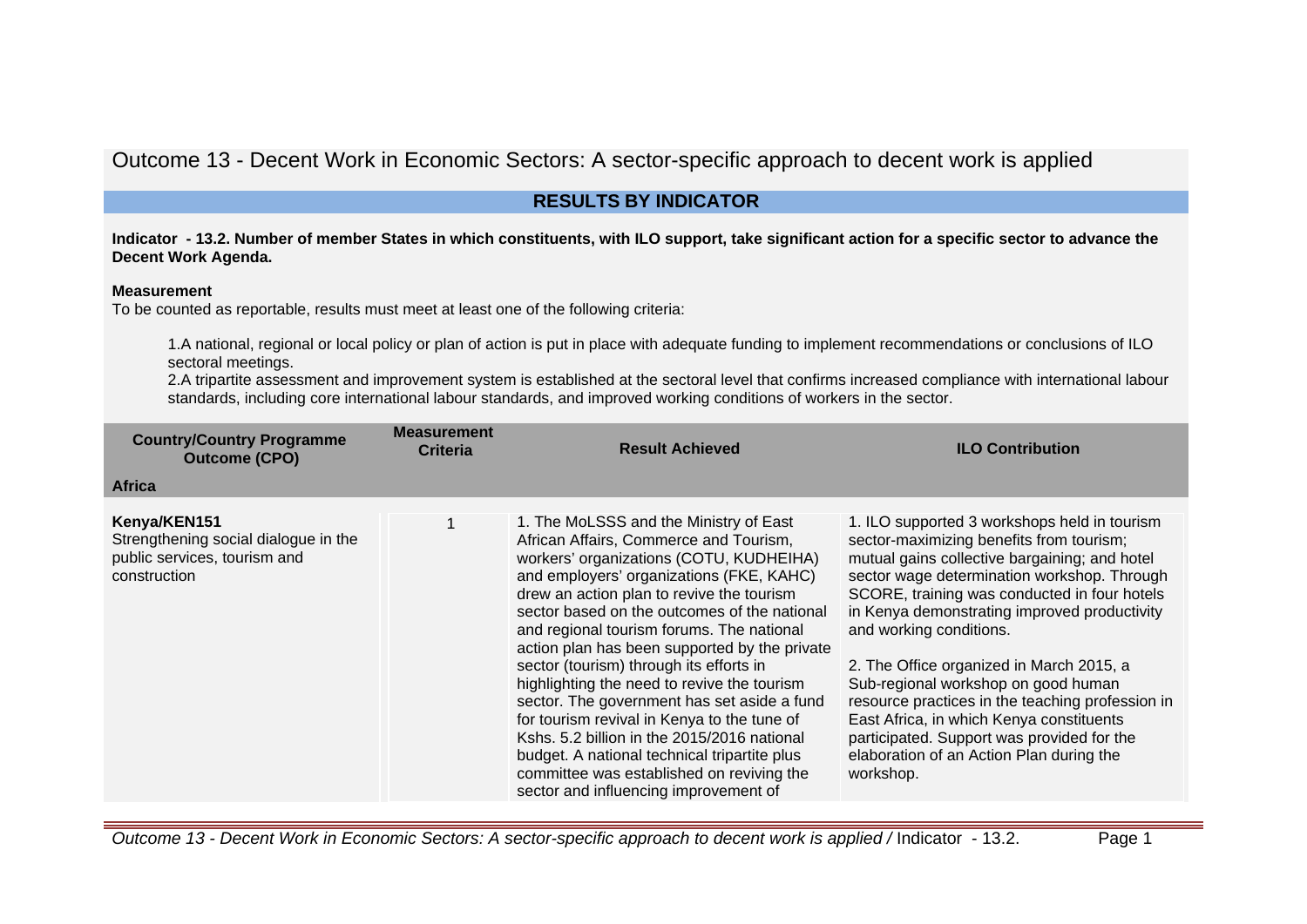working conditions and compliance to international standards put in place.

2. Action plans were drawn by constituents during the March 2015 Sub-regional workshop on good human resource practices in the teaching profession in East Africa to influence education policies in the four East African countries that participated. In Kenya, the policies included negotiations with government for fair health coverage for teachers, teacher development (human capital development and resourcing for hardship areas) as well as negotiations of teacher payment. As a follow-up, the Kenya National Teachers Union (KNUT) organized a workshop on decent work and early childhood education workers in Kenya in October 2015, which aimed to adopt an action plan in this specific education area.

3. After the ILO sectoral workshop on construction for the county government of Kiambu in April 2015, an action plan was drawn to support youth employment in Kiambu county through waste management and a commitment to provide 30% access to procurement in building and construction (especially rural road maintenance) and infrastructure in agriculture. To enable this become a reality, capacity building for the youth on access to public procurement was envisioned and the county government of Kiambu has approached ILO and UN-HABITAT for technical assistance for capacity building. The county government has also set aside funds through their BIASHARA fund initiative, in addition to

3. ILO organized a tripartite sectoral workshop on construction for the county government of Kiambu in April 2015 and provided technical support to build capacity of local constituents in addressing youth employment in construction and infrastructure in agriculture.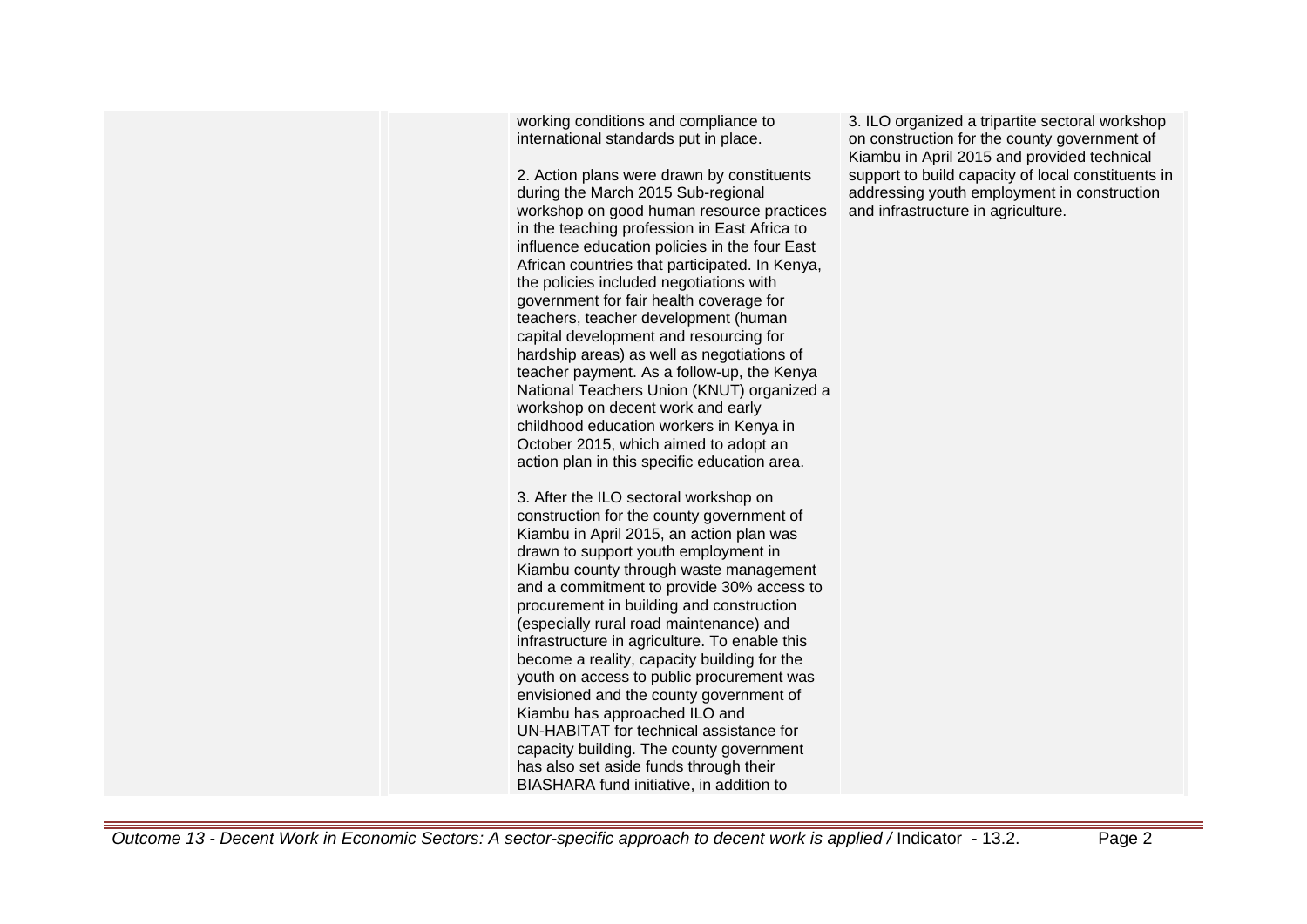| construction projects.                                                                                                                                                                                                                                                                                                                                                                                                                         | national UWEZO and Youth Enterprise Fund<br>(YEF) where youth can access loans for                                                                                                                                                                                                                                                                                                                                                                                                                                                                                         |
|------------------------------------------------------------------------------------------------------------------------------------------------------------------------------------------------------------------------------------------------------------------------------------------------------------------------------------------------------------------------------------------------------------------------------------------------|----------------------------------------------------------------------------------------------------------------------------------------------------------------------------------------------------------------------------------------------------------------------------------------------------------------------------------------------------------------------------------------------------------------------------------------------------------------------------------------------------------------------------------------------------------------------------|
| entered under results or ILO contribution)<br>a)Gender equality and non-discrimination                                                                                                                                                                                                                                                                                                                                                         | Additional CPO Information (This information should only be added when relevant and necessary and should not repeat information already<br>b) Partnerships (external)                                                                                                                                                                                                                                                                                                                                                                                                      |
| - through ILO technical assistance under the SCORE training gender<br>equality was promoted by integrating specific gender-balanced targets, i.e it<br>specifically demanded that workplace improvement committees include at<br>least 30% womens representation.<br>- Further, workplace improvement plans were obliged to address specific<br>needs of women workers, such as equal pay for work of equal value,<br>non-discrimination, etc. | -- ILO partnered with individual enterprises in the hotel sector, British High<br>Commission (bilaterals), Trade Mark East Africa. The partnership included<br>ILO providing SCORE training and demonstrating how the tool can be used<br>to improve productivity and working conditions and private sector through<br>KAHC and FKE lobbying government on revival of the tourism sector,<br>seeking lifting of the travel ban by UK government and seeking to influence<br>tourism issues through the East Africa Tourism Platform through TradeMark<br>EA introductions. |

UN-Habitat.

In the construction sector, the Office has worked in collaboration with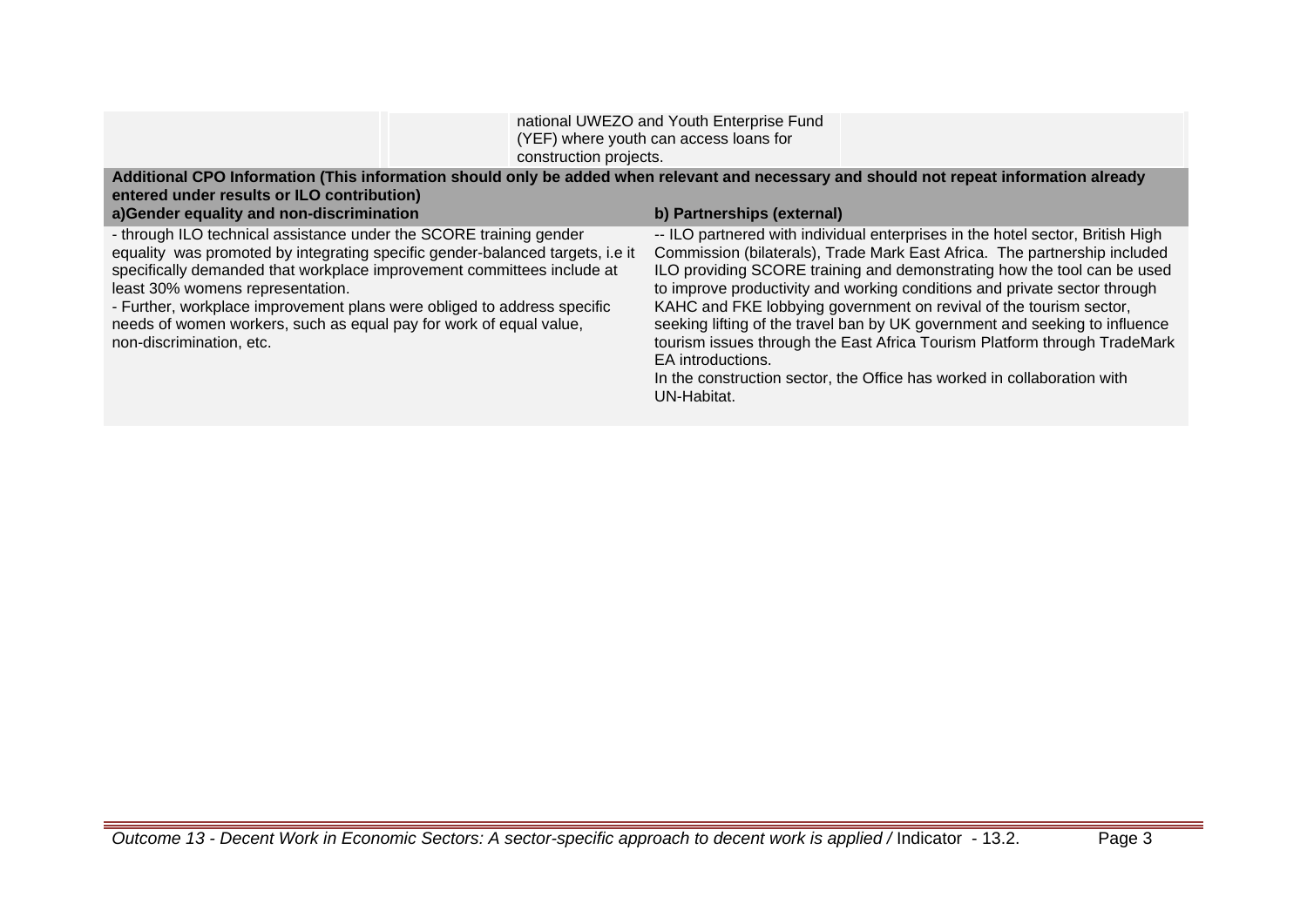| Lesotho/LSO999 |  |
|----------------|--|
|----------------|--|

-

2 With the support of Better Work Nicaragua, labour compliance as well as productivity has increased in factories that have subscribed to the programme. The analysis of assessment findings shows that there has been a decline in the number of non-compliance points in most factories with two or more assessments, including on employment contracts (+50% compliance), dialogue discipline and dispute (+40% compliance) and chemicals and hazardous substances (+30% compliance). Performance Improvement Consultative Committees (PICCs) and training have played an important role in improving labour compliance under occupational safety and health (OSH), contracts and human resources.

Labour-management and worker-supervisor relationships have also improved. With the support of BW tools and services, these improvements have translated in significant developmental impact outside the factory floor, where workers have benefited from capacity building on budget handling, being able to save more and invest in productive activities in their households, and achieve greater gender balance with more equal responsibilities in child-rearing and household chores.

The ILO through the Better Work programme aims to improve conditions in individual factories while also leveraging its own learnings for policy change at both the national and international levels.

As of June 2015, BWL provided services to 16 factories, employing more than 25,000 workers, which represent 65% of the total employment in the sector.

The changes that the program is introducing at the factory level are ultimately geared toward supporting the national constituents in their own efforts to raise the bar of labour law governance. Toward this end, the programme has a range of parallel activities aimed at working together with the constituents at the industry and national levels.

Notable examples during the biennium include:

- Rolling out supervisory skills training to supervisors in the Lesotho garment industry.
- Focus on fire and building safety

• HIV/aids peer education refresher training with the objective of revitalizing HIV and AIDS prevention activities in Lesotho's garment factories

• Awareness raising on maternity protection.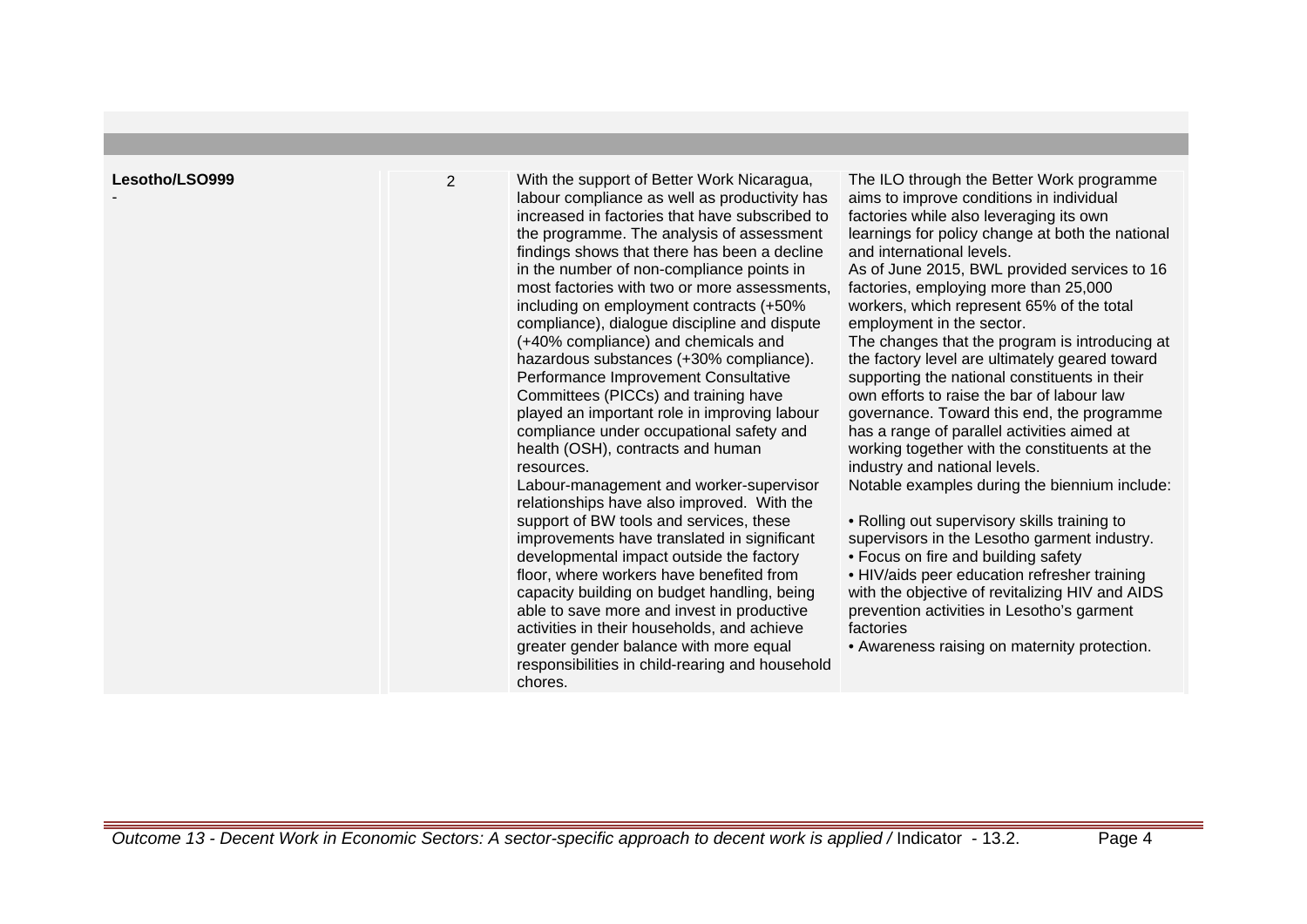## **Arab States**

| Jordan/JOR102<br>Competitiveness and productivity<br>enhanced and compliance with<br>international labour standards<br>promoted in specific sectors at the<br>industrial level | 1              | At the policy level, a new unified contract for<br>all migrant workers in Jordan's garment<br>sector was announced at Better Work<br>Jordan's international buyers' forum in<br>Amman in April, 2015. It is one of the main<br>provisions of a sector-wide collective<br>bargaining agreement signed in 2013<br>between the Jordan Garments, Accessories<br>& Textiles Exporters' Association, the<br>Association of Owners of Factories,<br>Workshops and Garments, and the General<br>Trade Union of Workers in Textile, Garment<br>& Clothing Industries. The contract will help<br>end the practice of some migrant garment<br>workers signing one contract in their home<br>country, and then a different contract when<br>they arrive in Jordan. Also, the contract will<br>give them a clearer understanding of their<br>working conditions. | Facilitated by the ILO, the terms of the<br>standardized contract were agreed upon by<br>two apparel employer associations and<br>Jordan's garment union.                                                                                                                                                                                                                                                                                                                                                                                                                                                                                                                                                                               |
|--------------------------------------------------------------------------------------------------------------------------------------------------------------------------------|----------------|-----------------------------------------------------------------------------------------------------------------------------------------------------------------------------------------------------------------------------------------------------------------------------------------------------------------------------------------------------------------------------------------------------------------------------------------------------------------------------------------------------------------------------------------------------------------------------------------------------------------------------------------------------------------------------------------------------------------------------------------------------------------------------------------------------------------------------------------------------|-----------------------------------------------------------------------------------------------------------------------------------------------------------------------------------------------------------------------------------------------------------------------------------------------------------------------------------------------------------------------------------------------------------------------------------------------------------------------------------------------------------------------------------------------------------------------------------------------------------------------------------------------------------------------------------------------------------------------------------------|
|                                                                                                                                                                                | $\overline{2}$ | The monitoring system put in place by the<br>BWJ programme has demonstrated<br>measurable impact in enhancing the working<br>conditions in the factories. In the biennium,<br>compliance on core labour standards has<br>improved: e.g. compliance with coercion<br>indicators under forced labour improved by<br>+2%, and with other grounds of discrimination<br>by +9%. A wide range of working conditions<br>indicators has also improved, such as social<br>security (+11% compliance), worker<br>protection (+9% compliance) and working<br>environment (+11% compliance).                                                                                                                                                                                                                                                                    | The ILO through the Better Work programme<br>aims to improve conditions in individual<br>factories while also leveraging its own<br>learnings for policy change at both the national<br>and international levels.<br>As of June 2015, BWJ provided services to 68<br>factories in Jordan, employing almost 50,000<br>workers, which represents 95% of total<br>employment in the sector.<br>The changes that the programme is introducing<br>at the factory level are ultimately geared toward<br>supporting these national actors in their own<br>efforts to raise the bar of labour law<br>governance. Toward this end, the programme<br>has a range of parallel activities aimed at<br>working together with the constituents at the |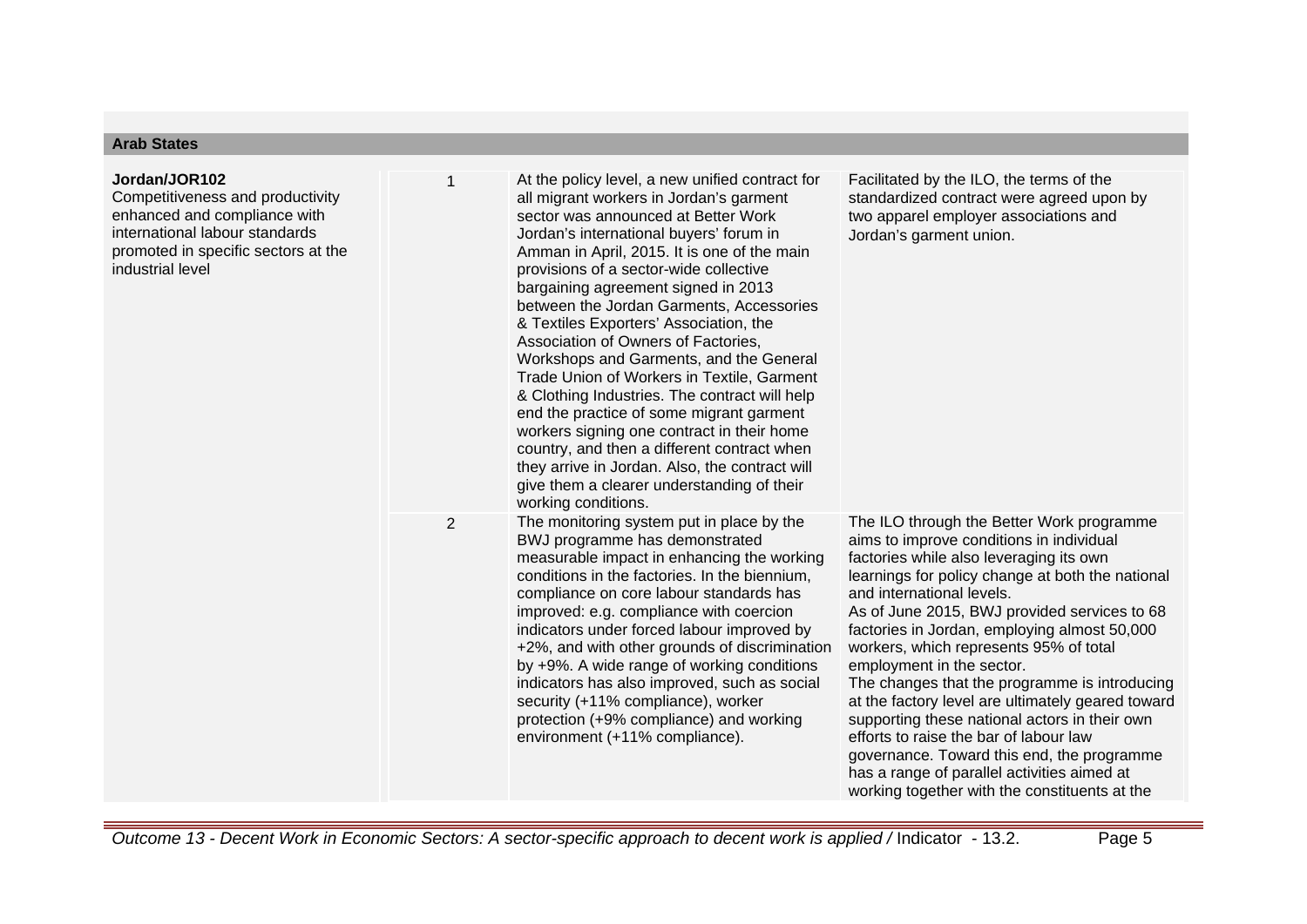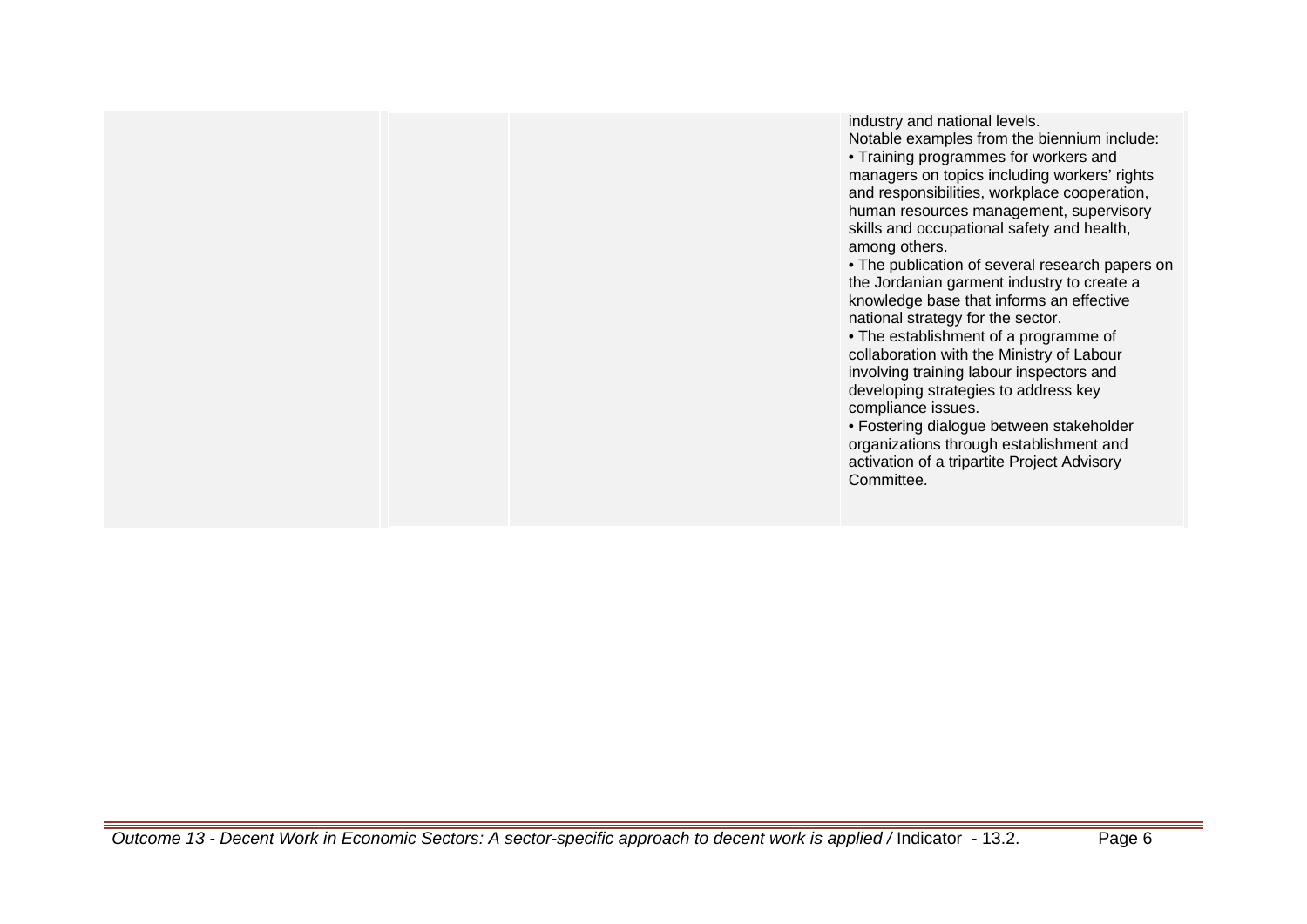#### **Asia and the Pacific**

#### **Cambodia/KHM161**

Working conditions and competitiveness in the garment sector is improved through compliance with international labour standards and national labour law as well as through promotion of decent work

2 Better Factories Cambodia's (BFC) return to public disclosure after a nine-year hiatus helped to motivate factories to make improvements in working conditions. The initiative has resulted in improvement of compliance around key issues such as compensation, including severance payment (+18% compliance) and bonus payment (+11% compliance), and emergency preparedness (+17% compliance). As a result of the BW's strengthened collaboration and institutional engagement with GMAC, a Memorandum of Understanding (MOU) was developed and implemented aiming at facilitating child labour investigation and remediation in the industry.

The ILO through the Better Work programme aims to improve conditions in individual factories while also leveraging its own learning and findings for policy change at both the national and international levels. As of June 2015, BFC provides services to 554 factories, employing more than 530,000 workers, which represent almost 100% of total employment in the sector. The changes that the program is introducing at the factory level are ultimately geared toward supporting national constituents in their own efforts to raise the bar of labour law governance. Toward this end, the programme has a range of parallel activities aimed at working together with the constituents at the

industry and national levels.

Notable examples during the biennium include:

• The development and launch of the public reporting initiative.

• The organization of a first inter-ministerial meeting on child labour in the garment and footwear industries to help government coordinate its response and address specific policy gaps.

• The organization of a joint GMAC/Ministry of Commerce meeting to focus attention on enforcement of basic legal requirements in Low Compliance factories.

**Additional CPO Information (This information should only be added when relevant and necessary and should not repeat information already entered under results or ILO contribution)**

**a)Gender equality and non-discrimination b) Partnerships (external)**

The project is measuring and reporting on workplace compliance with the BFC, as part of the global Better Work programme, is a partnership between

Outcome 13 - Decent Work in Economic Sectors: A sector-specific approach to decent work is applied / Indicator - 13.2. Page 7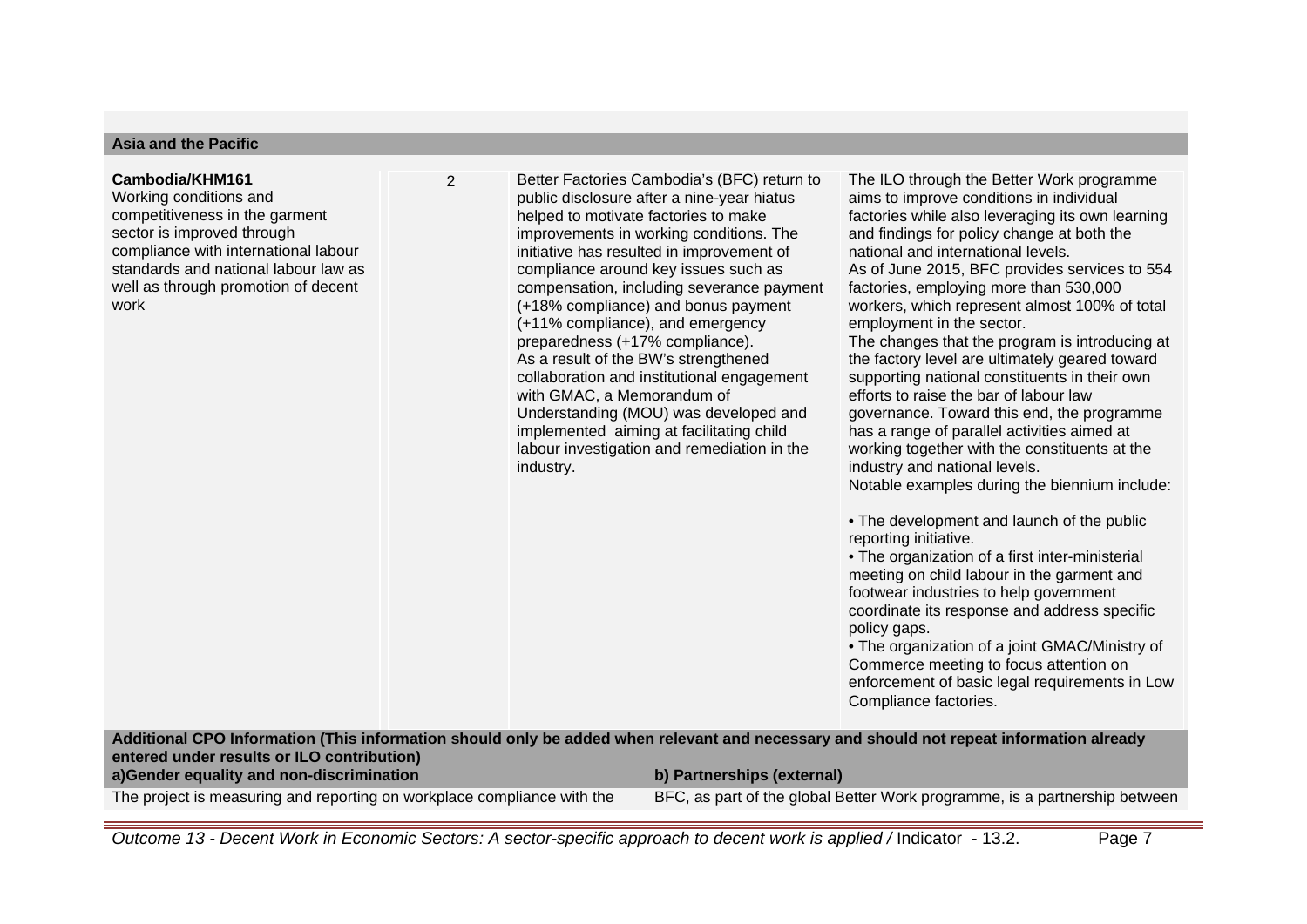ILO core convention on non discrimination and works with factory level bipartite committees to address discriminatory practices where they exist. This is supported by dedicated training on gender awareness and additional awareness creation activities on womens health issues

the ILO and the IFC. In addition, currently partnership agreements between the ILO and 29 committed buyers exist that help drive more sustainable change in the Cambodia garment industry.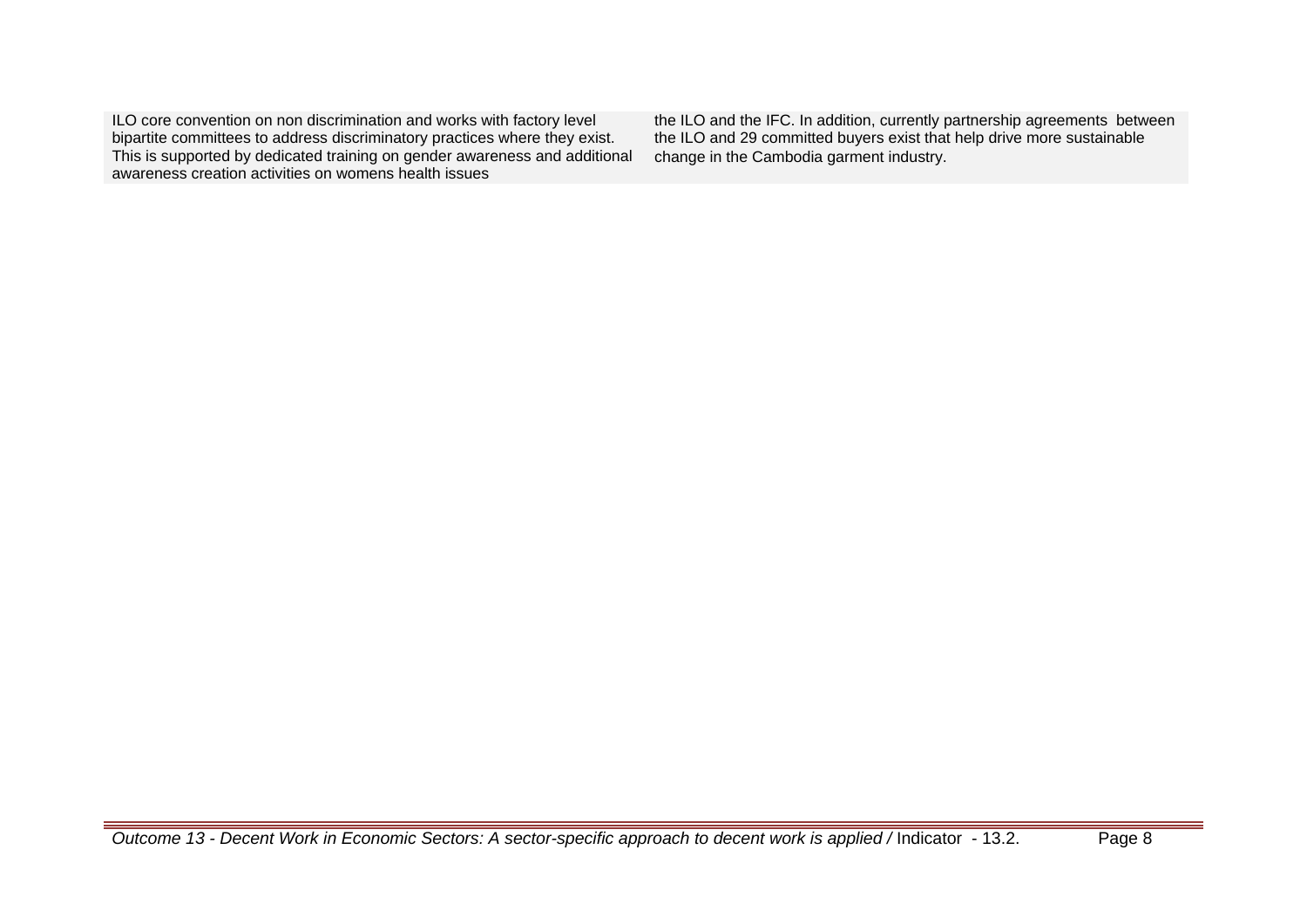#### **China/CHN254**

Promotion of Decent Work a sector specific approach for economic sectors

Strategies and action plans developed for the implementation of the ILO's Healthwise programmes in 7 pilot hospitals in Beijing and 6 provinces. This programme is complementary to the HIV and Aids workplaces programmes.

The ILO HealthWISE Action Manual and Trainer's Guide has been translated into Chinese to raise awareness and build capacity of health services personnel on how to respond to a range of occupational hazards in the health sector. A training of trainers provided, from 16-18 November 2015, for a team of four participants from 7 health facilities and hospitals in Beijing and other provinces (Anhui, Gansu, Henan, Hunan, Shangdon, Yunan). These hospitals have been already working with the ILO on HIV and AIDS and are committed to expand the cooperation in terms of workplace improvements. Other participants from relevant national level institutions also attended the workshop.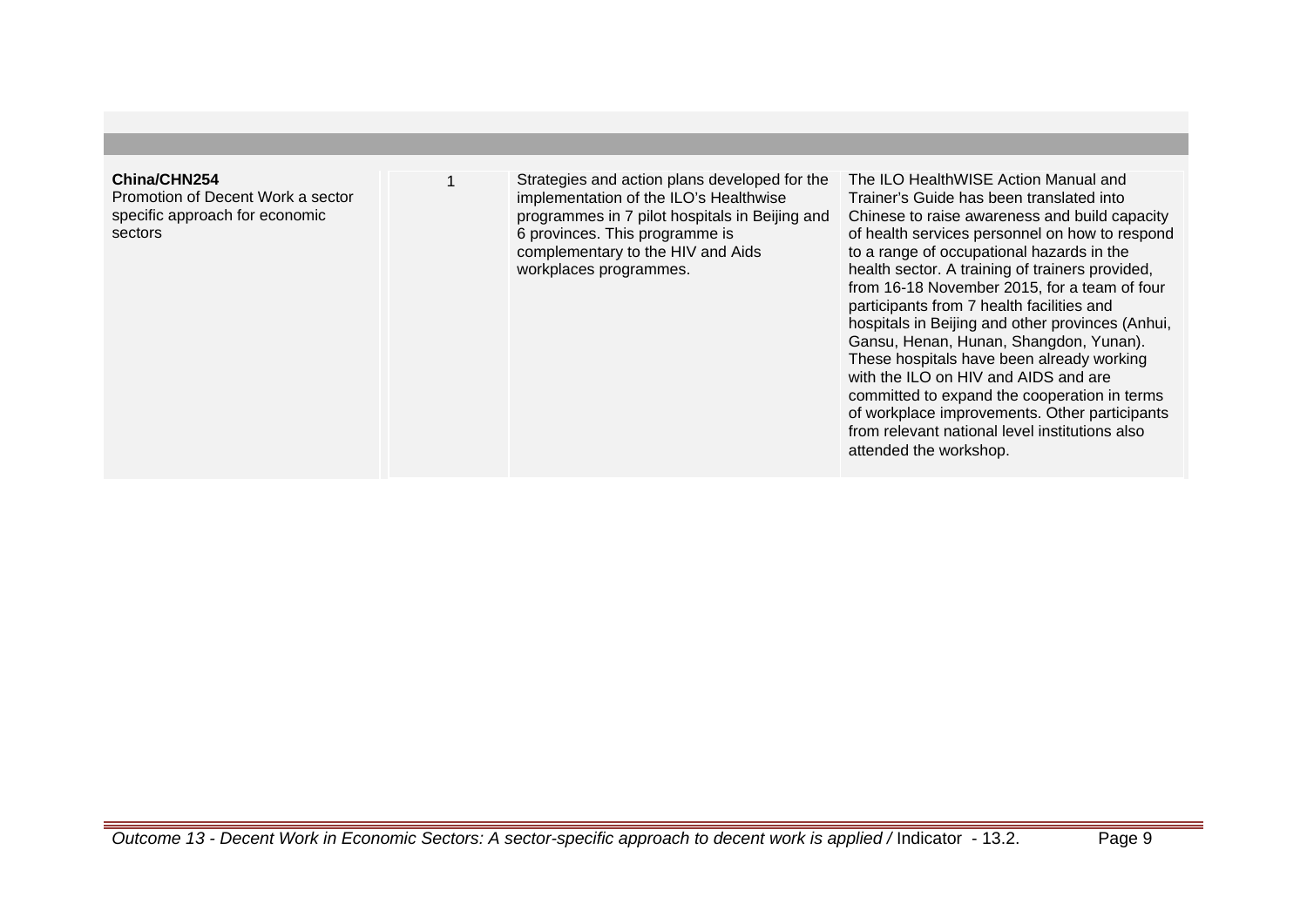#### **Viet Nam/VNM103**

[ACI7] Improved competiveness through promotion of decent work in key economic sectors

2 With the support of Better Work's core services, 358 factories (which represents a 44% increase in the biennium, and a growing share of the industry) have boosted their labour compliance. This development is confirmed in the aggregate compliance trends observed since 2010. Among others, this data shows important reductions in non-compliance in areas such as child labour (+9% compliance), employers' interference in union operations (+13% compliance), employment contracts (+10% compliance), and health services and first aid (+18% compliance).

> At the same time, with the application of Better Work's "Performance Improvement Consultative Committees - PICC" model (worker-management committees) workplace cooperation enhanced and industrial disputes reduced.

The ILO through the Better Work programme aims to improve conditions in individual factories while also leveraging its own learnings for policy change at both the national and international levels.

BWV has successfully expanded its factory services to the North of Vietnam, which enhances BWV's impact and reach in Vietnam, and with it, its ability to influence wider industry practices and standards. As of June 2015, BWV provided services to 358 factories, employing almost 500,000 workers, which represent almost 20% of total employment in the sector.

The changes that the programme is introducing at the factory level are ultimately geared toward supporting the national constituents in their own efforts to raise the bar of labour law governance. Toward this end, the programme has a range of parallel activities aimed at working together with the constituents at the industry and national levels. Notable examples in the biennium include: • The organisation of a seminar on fire prevention and safety for which serve as forum for government officers, trade union representatives, business associations, enterprises and Better Work Vietnam to exchange information, experiences and give recommendation to policy makers to help promote Fire Safety in the garment sector. • The provision of guidance by the ILO BW Project Advisory Committee (PAC) to BWV participating factories on the implementation of the Labour Law.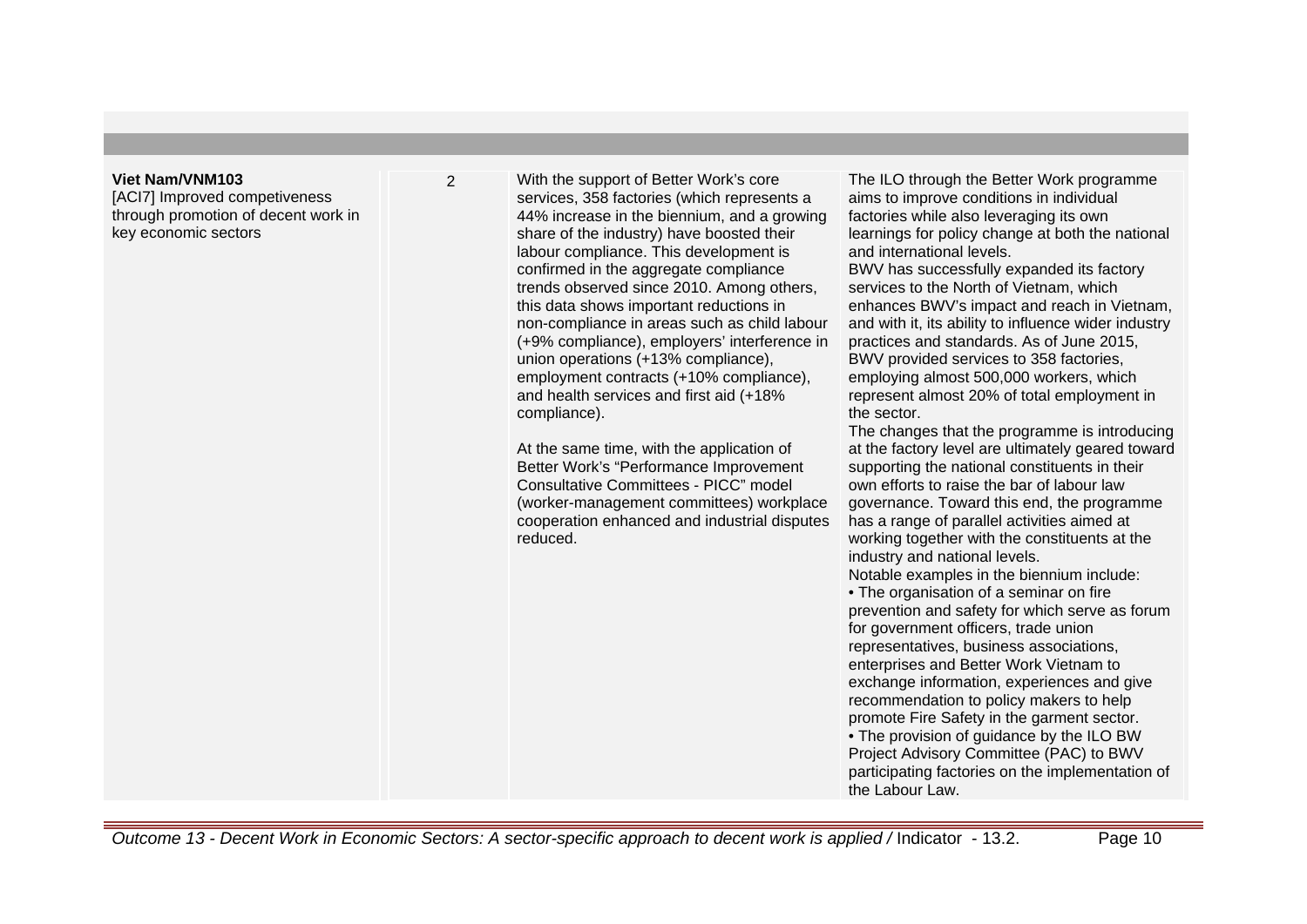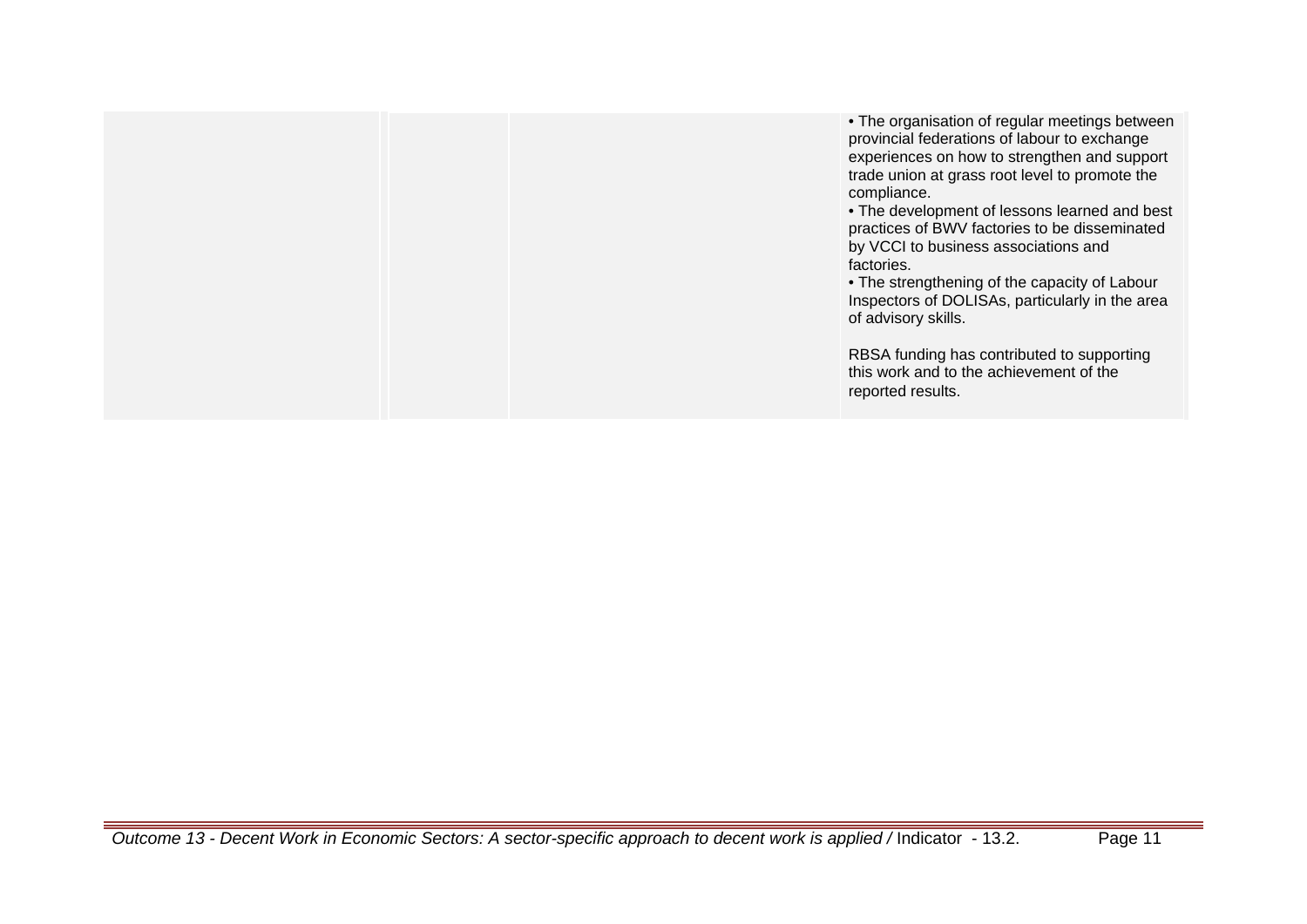#### **Indonesia/IDN803**

[ACI5] Increased capacities of employers' and workers' organisations to participate effectively in the development of social and labour policy

1 1. A comprehensive and participatory strategy on decent work for food security designed and implemented by addressing decent work deficits and promoting development of three agro-food value chains (maize, livestock, seaweed) in the Kupang district. Member of targeted communities enhanced their entrepreneurial capacity, employability and skills to pursue opportunities or improving existing businesses in the selected agro-food value chains.

2. A tripartite plan of action established as an effort to promote the compliance with ILS and improved working condition in the palm oil sector.

to promote ratification of Conventions on fishing (April 2015), mining (December 2014), and financial (August 2015) sectors in Indonesia.

3. National plans of action are established to implement ILO standards on fishing (April 2015), mining (December 2014), and financial (August 2015) sectors.

1, With the support of the Government of Luxembourg, a technical cooperation project is being implemented in Indonesia's Nusa Tenggara Timur province (under ACI5). Notable milestones include:

- participatory value chain analysis and development planning;

- training of 600 smallholder farmers in entrepreneurship and financial education. training of 20 local business development service providers (BDSPs) and other constituents developed for enhancing entrepreneurial capacity among farmers and community members

- training to 110 lead farmers on seaweed cultivation, 20 maize lead farmers, 18 cattle farmers.

- support provided to develop action plans as part of the value chain development strategy.

- a baseline survey and financial landscape mapping undertaken to identify gaps and needs of targeted communities on financial support and access, including insurance options.

2. A participatory study conducted on decent work in palm oil plantation sector (March-July 2015) in Indonesia through tripartite consultation process. The findings of the study have been presented and consulted to tripartite constituents in August 2015 as an effort to promote the compliance with ILS and improved working condition in the sector.

3. Tripartite consultations facilitated for improving working conditions in fishing (April 2015), mining (December 2014), and financial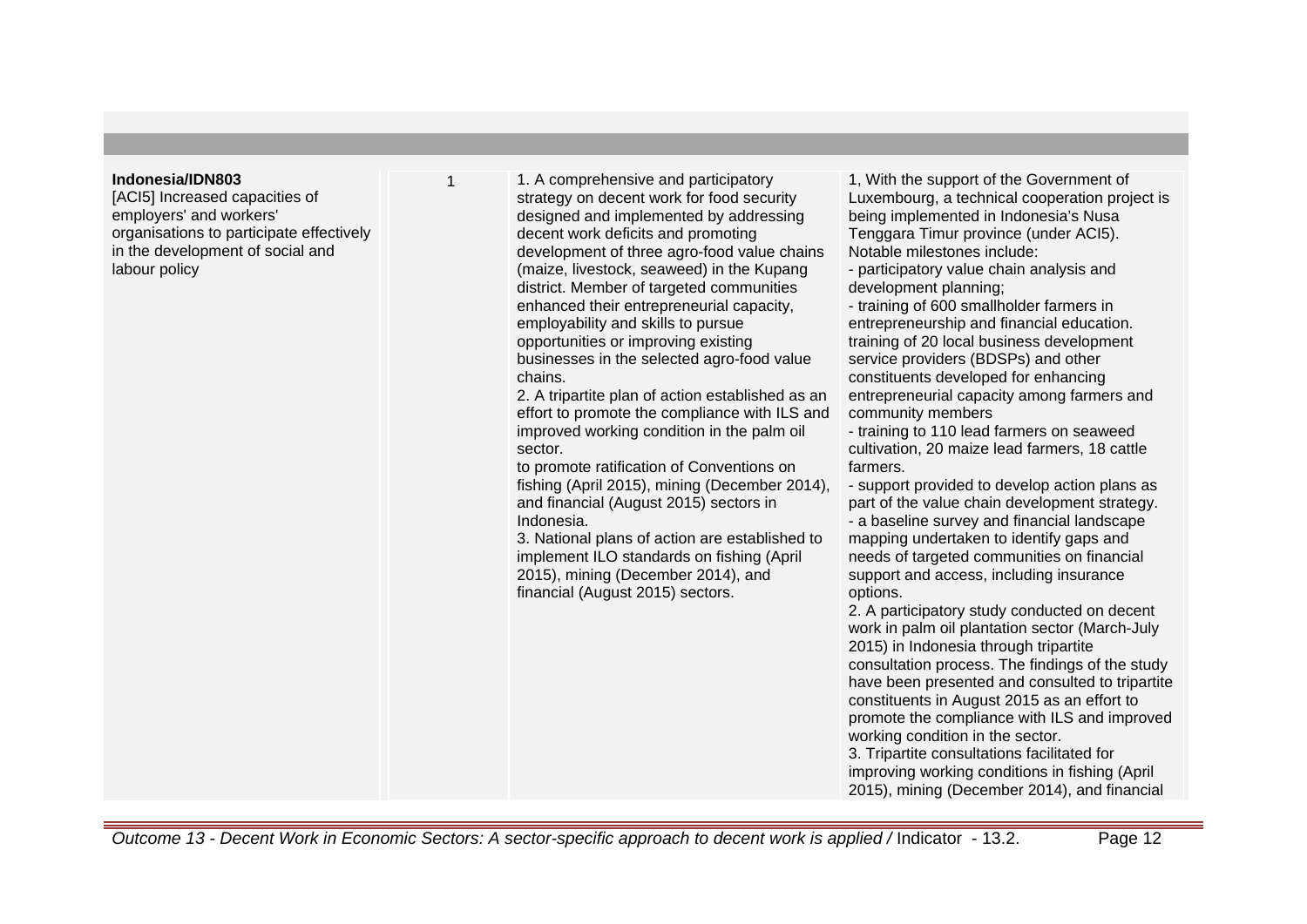|                |                                                                                                                                                                                                                                                                                                                                                                                                                                                                                                                                                                                                                                                                                                                                                                                                                                                                            | (August 2015) sectors in Indonesia, in line with<br>sectoral standards and recommendations of<br>global meetings.<br>RBSA funding has contributed to supporting<br>this work and to the achievement of the<br>reported results.                                                                                                                                                                                                                                                                                                                                                                                                                                                                                                                                                                                                                                                                                                                                                                                                                                                                                                                                                                                                                                                                                                                 |
|----------------|----------------------------------------------------------------------------------------------------------------------------------------------------------------------------------------------------------------------------------------------------------------------------------------------------------------------------------------------------------------------------------------------------------------------------------------------------------------------------------------------------------------------------------------------------------------------------------------------------------------------------------------------------------------------------------------------------------------------------------------------------------------------------------------------------------------------------------------------------------------------------|-------------------------------------------------------------------------------------------------------------------------------------------------------------------------------------------------------------------------------------------------------------------------------------------------------------------------------------------------------------------------------------------------------------------------------------------------------------------------------------------------------------------------------------------------------------------------------------------------------------------------------------------------------------------------------------------------------------------------------------------------------------------------------------------------------------------------------------------------------------------------------------------------------------------------------------------------------------------------------------------------------------------------------------------------------------------------------------------------------------------------------------------------------------------------------------------------------------------------------------------------------------------------------------------------------------------------------------------------|
| $\overline{2}$ | With the support of Better Work Indonesia,<br>improvements in compliance were recorded<br>in critical areas such as overtime wages<br>(+17% compliance), contracting procedures<br>(+17% compliance), dialogue discipline and<br>disputes (+18% compliance), and leave (28%<br>compliance). Also, discrimination on disability<br>grounds has declined by 13%.<br>Moreover, BWI has taken the necessary<br>steps in order to ensure the sustainability of<br>the programme through a transition to an<br>independent entity. ILO/BW is in the process<br>of establishing a national foundation<br>New government initiatives, such as the<br>enterprise self-assessment system, are<br>informed by BW approaches and developed<br>with the ILO's assistance, contributing to<br>sustainability of outcomes, even beyond the<br>factories that the ILO works with directly. | The ILO through the Better Work programme<br>aims to improve conditions in individual<br>factories while also leveraging its own<br>learnings for policy change at both the national<br>and international levels.<br>As of June 2015, BWI provided services to 142<br>factories, employing almost 290,000 workers<br>(84% of who are women). This represents 55%<br>of total garment sector employment.<br>The changes that the program is introducing at<br>the factory level are ultimately geared toward<br>supporting the national constituents in their<br>own efforts to raise the bar of labour law<br>governance. Toward this end, the program has<br>a range of parallel activities aimed at working<br>together with the constituents at the industry<br>and national levels. Some notable examples<br>from the biennium include:<br>• The ILO through BWI therefore developed an<br>online labour law guide, which can be<br>accessed via computers or mobile phones.<br>. The ILO has also designed and implemented<br>a collaborative research project linking Better<br>Work Indonesia with the ACI 7 on workplace<br>compliance through labour inspections to<br>analyse the complementarity between BWI and<br>labour administration.<br>• BWI is using social media platforms like<br>Twitter, Facebook and Tumblr to actively |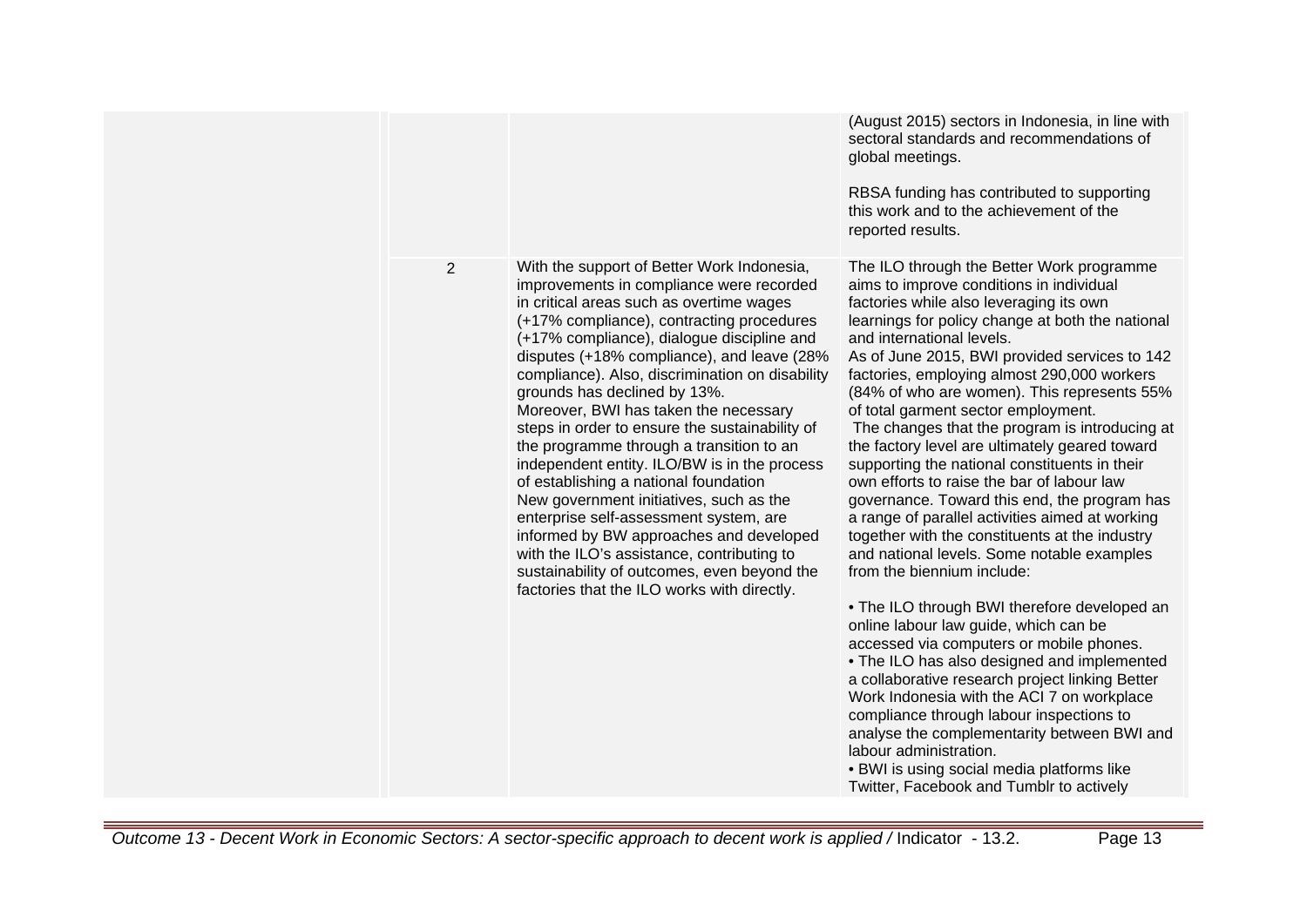outreach to workers and informs them on labour rights, events and online-tools, for example the BWI wage calculator.

• In 2014 two Ministry of Manpower officials from the Labour Inspection Department were seconded for two (May – July) months to ILO HQ. The secondees developed a draft private self-assessment tool, which is an integral part of the ministry's labour standards compliance programme (PROKEP).

• BWI gave advice to the Ministry of Manpower on the design of its new labour standards compliance programme, especially on the self-assessment part. BWI shared its experiences and lessons learned from Better Work's self-assessment tool and gave advice to the design of such a tool.

RBSA funding has contributed to supporting this work and to the achievement of the reported results

**Additional CPO Information (This information should only be added when relevant and necessary and should not repeat information already entered under results or ILO contribution) a)Gender equality and non-discrimination b) Partnerships (external)** Gender and non-discrimination issues are part of the research conducted in the palm oil sector in Indonesia. -

Outcome 13 - Decent Work in Economic Sectors: A sector-specific approach to decent work is applied / Indicator - 13.2. Page 14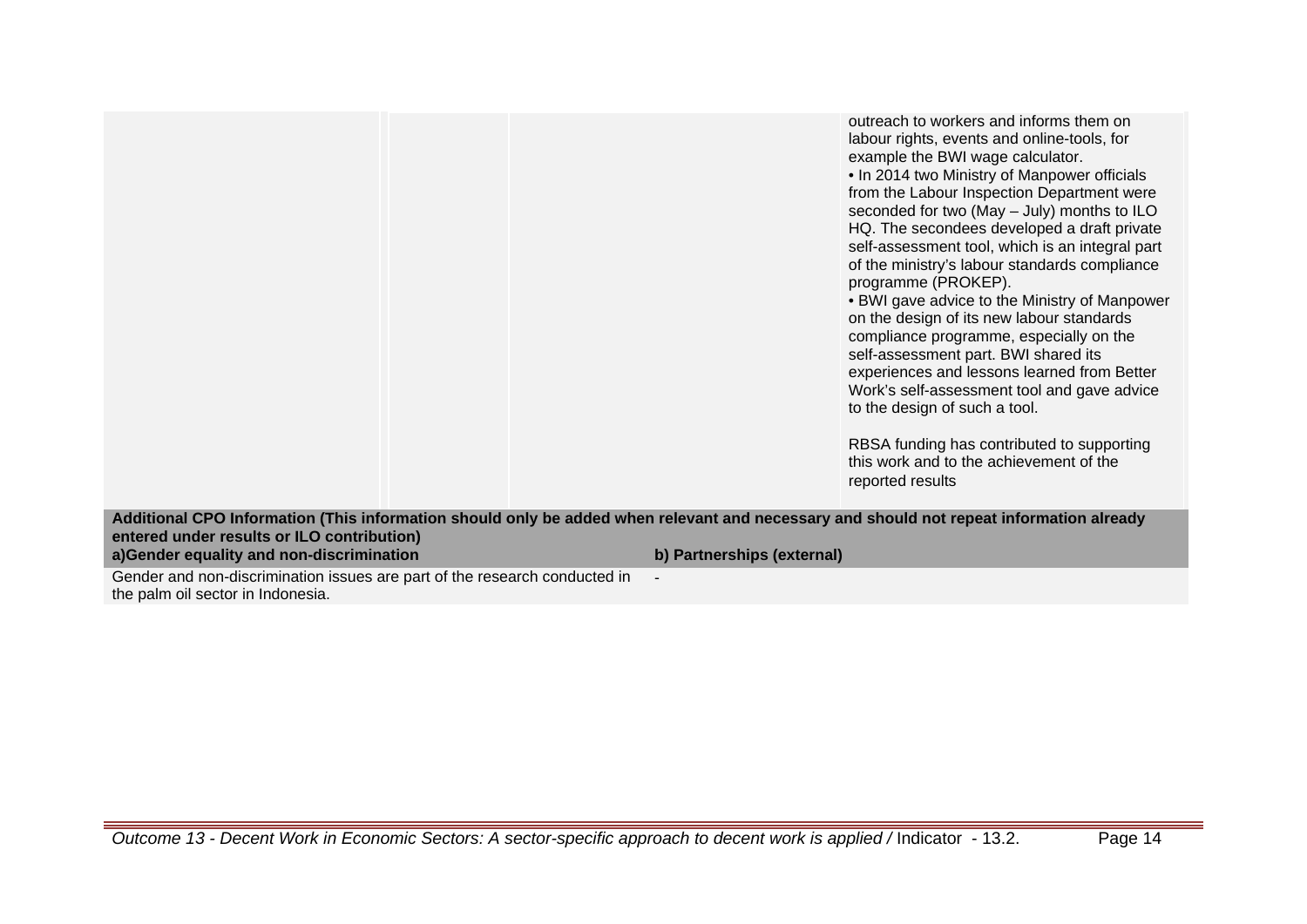| Vanuatu/VUT998 | Recommendations and conclusions on<br>working conditions and productivity in tourism<br>and on increasing local agricultural produce<br>in the tourism supply chain adopted by<br>tripartite constituents in Vanuatu. | ILO coordinated and supported the<br>organisation of a tripartite workshop organized<br>in Port Vila, 15-15 July 2014 on (i) working<br>conditions and productivity in tourism; (ii)<br>increase local agricultural produce in the<br>tourism supply chain in Vanuatu. Participants<br>analysed the main challenges and made<br>recommendations to overcome these, based<br>on ILO sectoral standards and tools.<br>2. Gap analysis on the Work in Fishing<br>Convention, 2007 (N°188), conducted and<br>validated in Kiribati.<br>3. A subregional workshop in December 2015<br>to promote the ratification of C188 in the Pacific<br>region. |
|----------------|-----------------------------------------------------------------------------------------------------------------------------------------------------------------------------------------------------------------------|------------------------------------------------------------------------------------------------------------------------------------------------------------------------------------------------------------------------------------------------------------------------------------------------------------------------------------------------------------------------------------------------------------------------------------------------------------------------------------------------------------------------------------------------------------------------------------------------------------------------------------------------|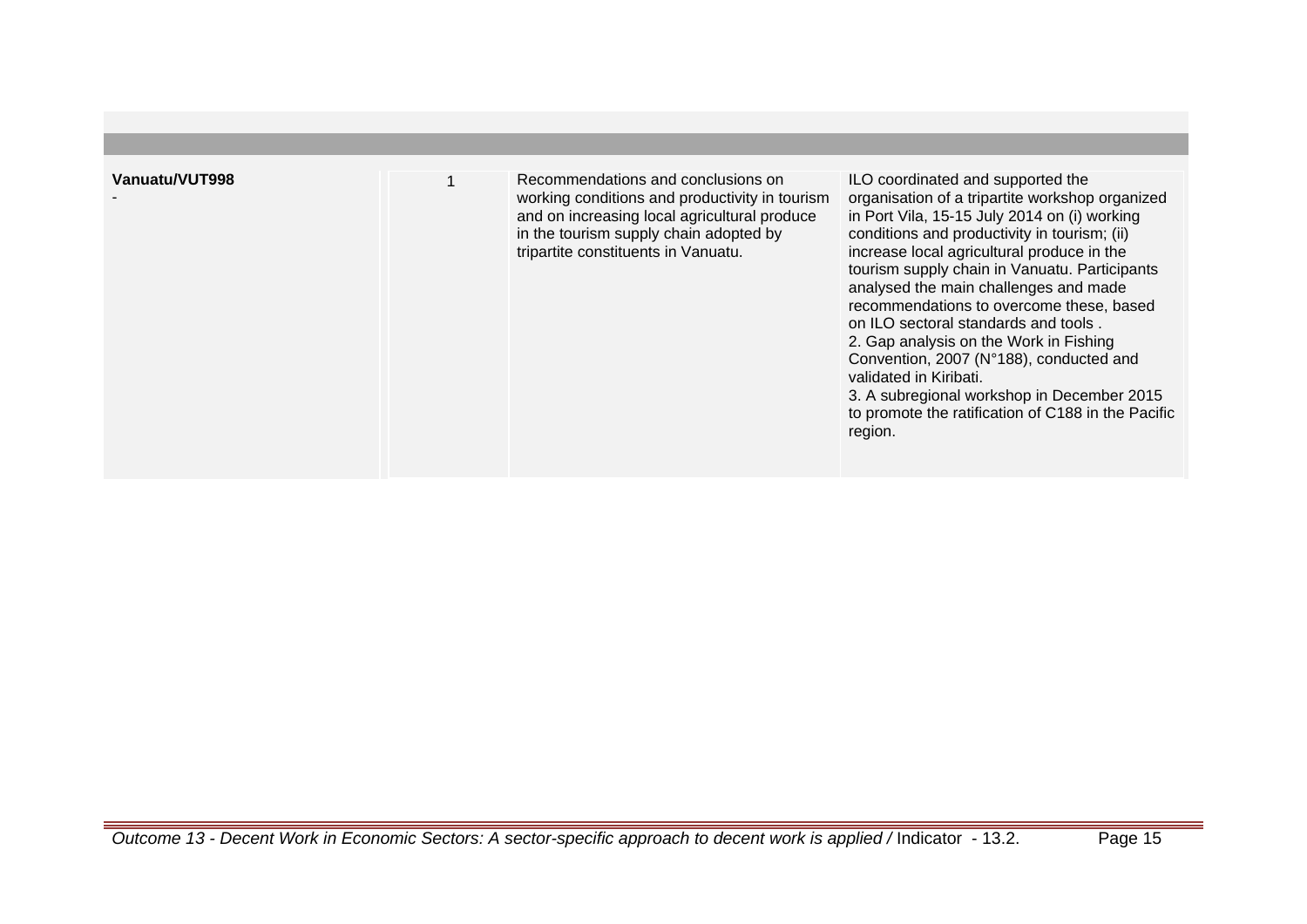#### **Latin America and the Caribbean**

#### **Dominican Republic/DOM151**

Se fortalece, con el apoyo de la OIT, el diálogo social como un mecanismo institucional efectivo en la definición consensuada de políticas, programas y estrategias para el desarrollo sociolaboral y productivo.

1. Dando seguimiento a las recomendaciones de una reunión sectorial en el ámbito del turismo, los comités locales de seguimiento de Programas de Administración de Trabajo en 5 municipios de la zona este del país (Juan Dolio, San Pedro Macoris, Baya Hibe, Guayacanes y La Romana) aprobaron planes de trabajo en abril y mayo del 2014, con la finalidad de mejorar el cumplimiento de las normas laborales y las normas internacionales del trabajo en el sector. Estos planes, ejecutados durante los años 2014 y 2015, abordaron cuestiones como el trabajo infantil, la actuación del Poder Judicial, la capacitación de empresas en seguridad y salud en el trabajo y la mejora de los servicios de inspección.

La OIT contribuyó para la promoción del trabajo decente en 3 sectores:

1. En el sector de turismo, la OIT, con recursos del Ministerio de Trabajo, del RBSA y de un Proyecto de cooperación técnica para el cumplimiento de normas internacionales en sector turismo en RD financiado por Canadá: - prestó asistencia técnica para la consulta e integración de los comités en cada uno de los municipios

- prestó asistencia técnica para la elaboración y aprobación de los planes de trabajo en cada uno de los municipios

- apoyó el seguimiento y ejecución de los planes de trabajo en cada municipio a través del funcionamiento de los Comités Tripartitos establecidos.

2. En el sector de la administración pública, la OIT también brindó asesoramiento y apoyo técnico en las áreas de administración del trabajo y dialogo social con miras a la ratificación del C151 y apoyó la realización de oficinas con representantes de los Ministerios del Trabajo y de la Función Pública y con los sindicatos en 2014 y 2015, usando los manuales y materiales de capacitación de la OIT sobre el tema.

3. En el sector agrícola, con apoyo de proyecto de cooperación técnica financiado por la Unión Europea, apoyó la realización de encuesta sobre seguridad social de los trabajadores del sector del banano. Los resultados de la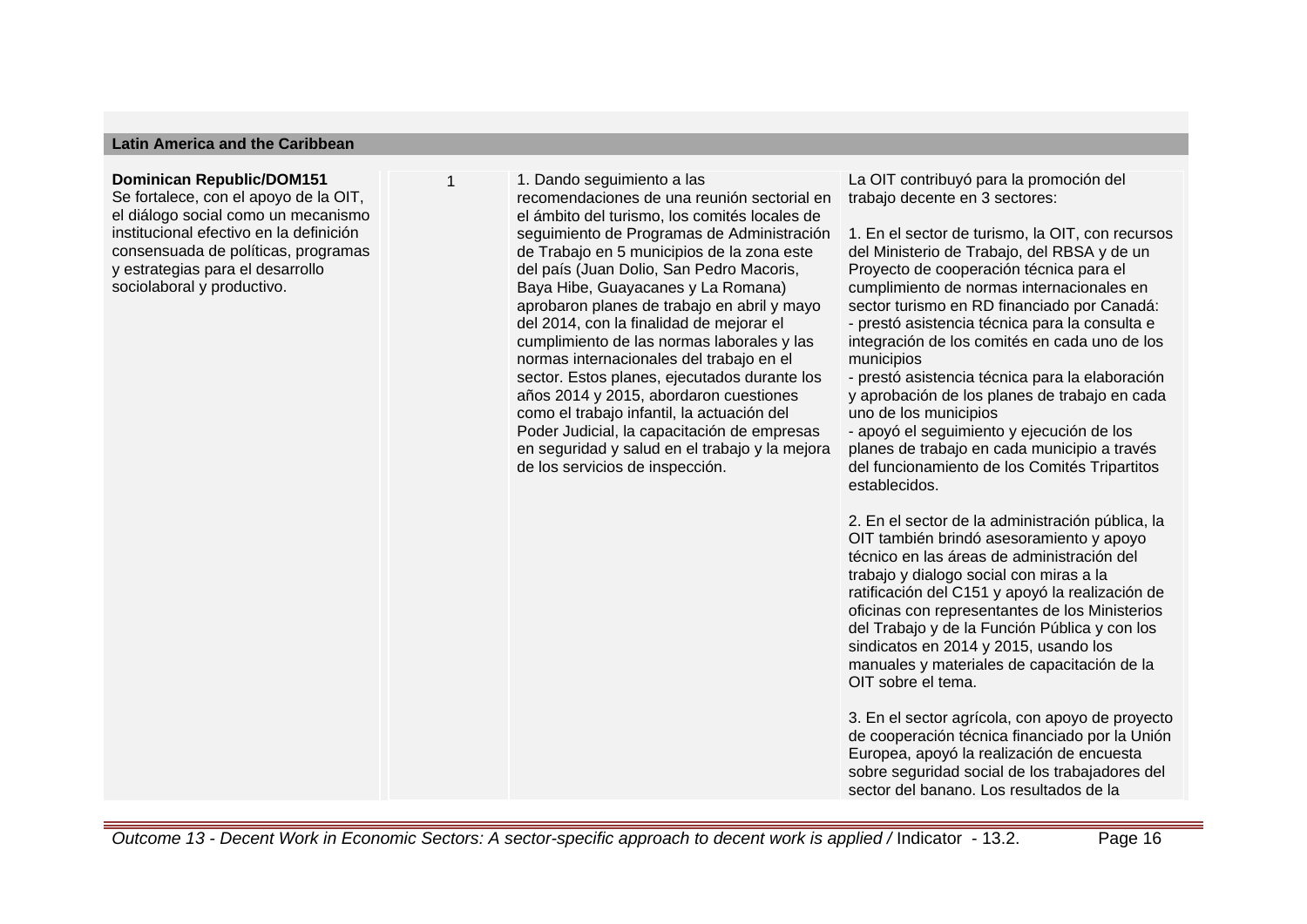|                                                                                                                                                                                                                  | encuesta contribuyen también para generar<br>mejor conocimiento sobre sobre trabajo<br>decente en plantaciones que se está llevando<br>a cabo en el marco del ACI5. |  |
|------------------------------------------------------------------------------------------------------------------------------------------------------------------------------------------------------------------|---------------------------------------------------------------------------------------------------------------------------------------------------------------------|--|
| Additional CPO Information (This information should only be added when relevant and necessary and should not repeat information already<br>entered under results or ILO contribution)                            |                                                                                                                                                                     |  |
| a)Gender equality and non-discrimination                                                                                                                                                                         | b) Partnerships (external)                                                                                                                                          |  |
| Gender equality was addressed under the work carried out in different<br>sectors. For instance, it is part of the plantations' research and on the<br>training manual on collective bargaining in public sector. | Governments of Canada and EU/UNDP funded TC projects in the tourism<br>and agriculture projects.                                                                    |  |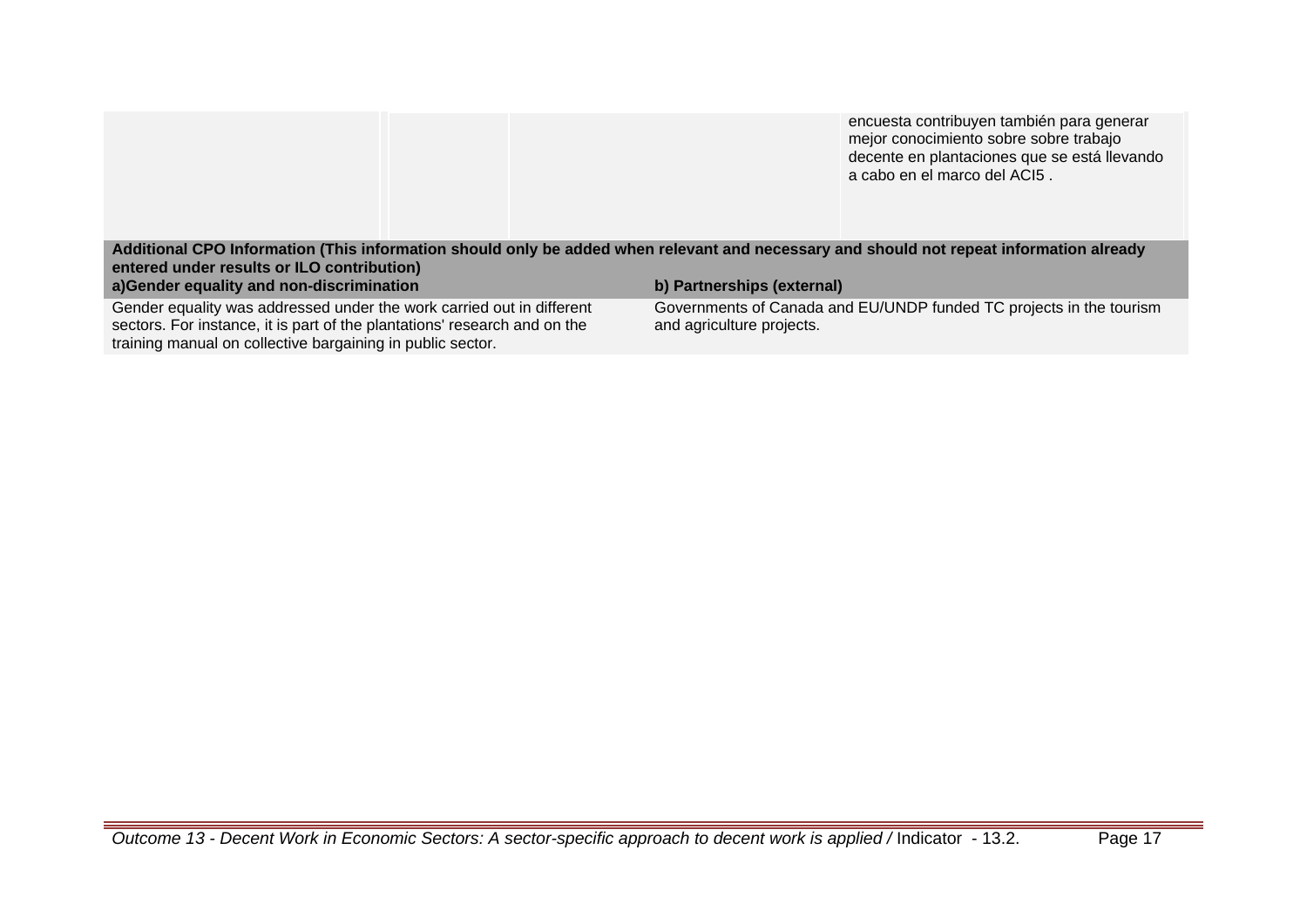### **Haiti/HTI102**

El país mejora las prácticas laborales y la competitividad en las cadenas de suministro.

2 In Haiti, overall, the garment sector observes an increased level of engagement of all actors in the sector to contribute compliance and competitiveness improvements of the Haitian garment sector. The commitment to set up a sectoral social dialogue roundtable has set a precedent for other industries in the country, and reflects a change of culture. With the support of Better Work Haiti, compliance in garment factories has improved in particular under occupational safety and health indicators such as chemicals and hazardous substances (+21% compliance), health services and first aid (+15% compliance) and worker protection indicators (+23% compliance).

The ILO through the Better Work programme aims to improve conditions in individual factories while also leveraging its own learnings for policy change at both the national and international levels.

As of June 2015, BWH provided services to 32 factories, employing more than 35,000 workers, which represent 100% of total employment in the sector.

The changes that the programme is introducing at the factory level are ultimately geared toward supporting the national constituents in their own efforts to raise the bar of labour law governance. Toward this end, the programme has a range of parallel activities aimed at working together with the constituents at the industry and national levels.

Notable examples during this biennium include:

• Leveraging of Better Work's knowledge to inform institutional partners' strategic agendas beyond the garment sector and current programme countries.

• The provision of a wide range of services for stakeholders in the apparel sector, including: training for factory managers and training for MAST inspectors on industrial relations; international labour standards; professional ethics; and identifying and preventing specific risks present in garment.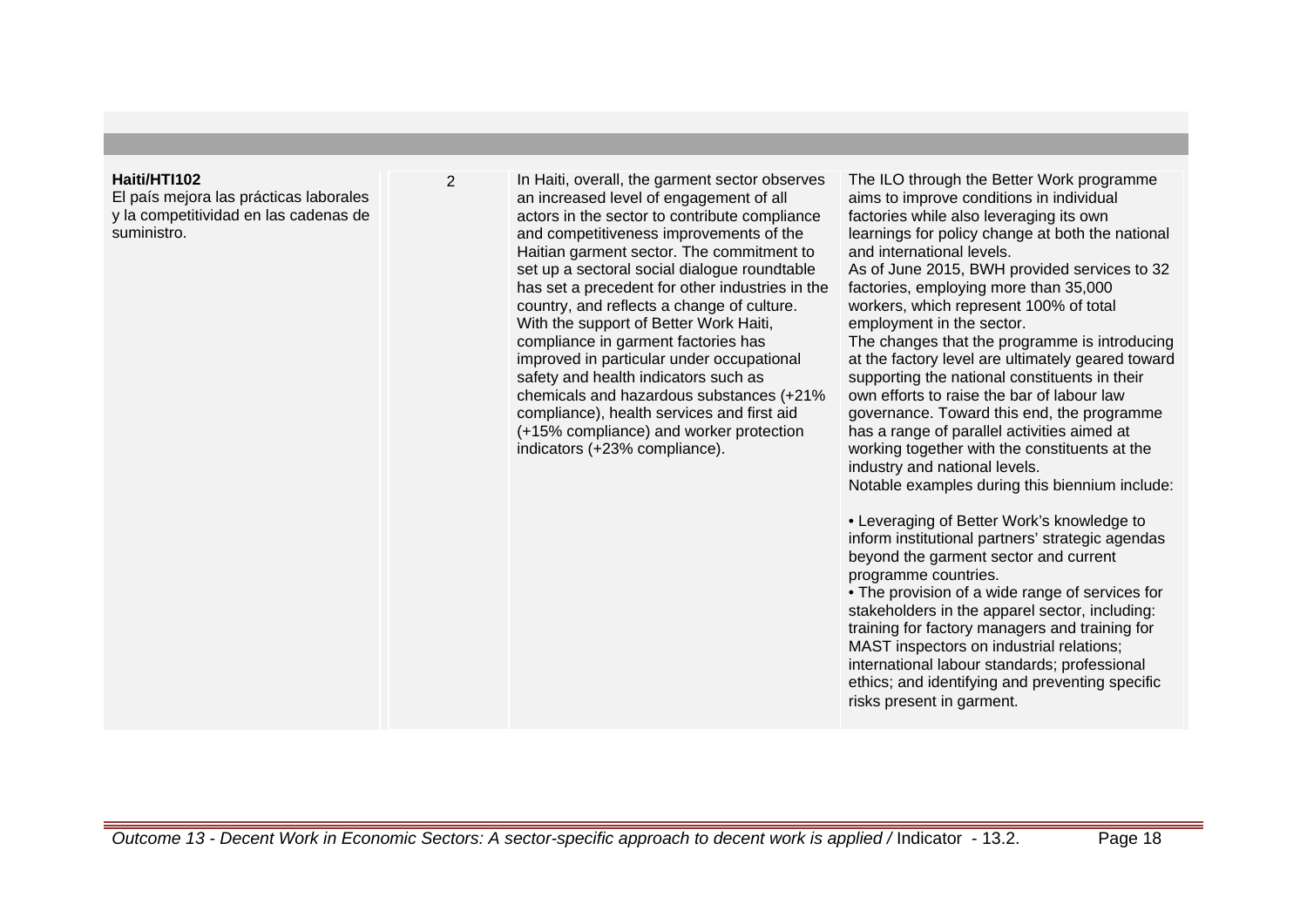| Nicaragua/NIC104<br>El país mejora el cumplimiento de las<br>normas laborales y de la<br>competitividad en el sector textil |   | El país aprobó en el I semestre del 2014 y<br>está ejecutando un programa voluntario de<br>cumplimiento laboral y asesoría empresarial<br>con las empresas del sector textil. El<br>programa supone una asesoría permanente<br>a las empresas y una calificación del<br>cumplimiento laboral dirigido a su mejora en<br>línea con la recomendaciones de las<br>reuniones sectoriales.                                                                                                                    | La OIT apoyo técnicamente la capacitación y<br>supervisión de trece empresas con recursos<br>del proyecto Better Work financiado por los<br>Estados Unidos.                                                                                                                                                                                                                                                                                                                                                                                                                                                                                                                                                                                                                                                                                                                                                                                                                                                                                                                                                                                                        |
|-----------------------------------------------------------------------------------------------------------------------------|---|----------------------------------------------------------------------------------------------------------------------------------------------------------------------------------------------------------------------------------------------------------------------------------------------------------------------------------------------------------------------------------------------------------------------------------------------------------------------------------------------------------|--------------------------------------------------------------------------------------------------------------------------------------------------------------------------------------------------------------------------------------------------------------------------------------------------------------------------------------------------------------------------------------------------------------------------------------------------------------------------------------------------------------------------------------------------------------------------------------------------------------------------------------------------------------------------------------------------------------------------------------------------------------------------------------------------------------------------------------------------------------------------------------------------------------------------------------------------------------------------------------------------------------------------------------------------------------------------------------------------------------------------------------------------------------------|
|                                                                                                                             | 2 | With the support of Better Work Nicaragua,<br>compliance in garment factories has<br>improved, both in terms of compliance with<br>core labour standards (e.g., +30%<br>compliance with discrimination on disability<br>grounds; +10% compliance with curbing<br>interference and discrimination in union<br>activities), and in working conditions issues<br>such as employment contract (+20%<br>compliance), chemicals and hazardous<br>substances (+20% compliance), and leave<br>(+30% compliance). | The ILO through the Better Work programme<br>aims to improve conditions in individual<br>factories while also leveraging its own<br>learnings for policy change at both the national<br>and international levels.<br>As of June 2015, BWN provided services to 25<br>factories, employing more than 38,000 or<br>approximately 67% of the total number of<br>workers employed by apparel and textile<br>factories in the free trade zones.<br>The changes that the program is introducing at<br>the factory level are ultimately geared toward<br>supporting the national constituents in their<br>own efforts to raise the bar of labour law<br>governance. Toward this end, the programme<br>has a range of parallel activities aimed at<br>working together with the constituents at the<br>industry and national levels.<br>Notable examples during the biennium include:<br>• The provision of labour inspection training<br>through a Nicaraguan university.<br>• The design of a capacity building programme<br>for trade union representatives, including<br>leaders from factories participating in BWN.<br>• The development of a training programme for |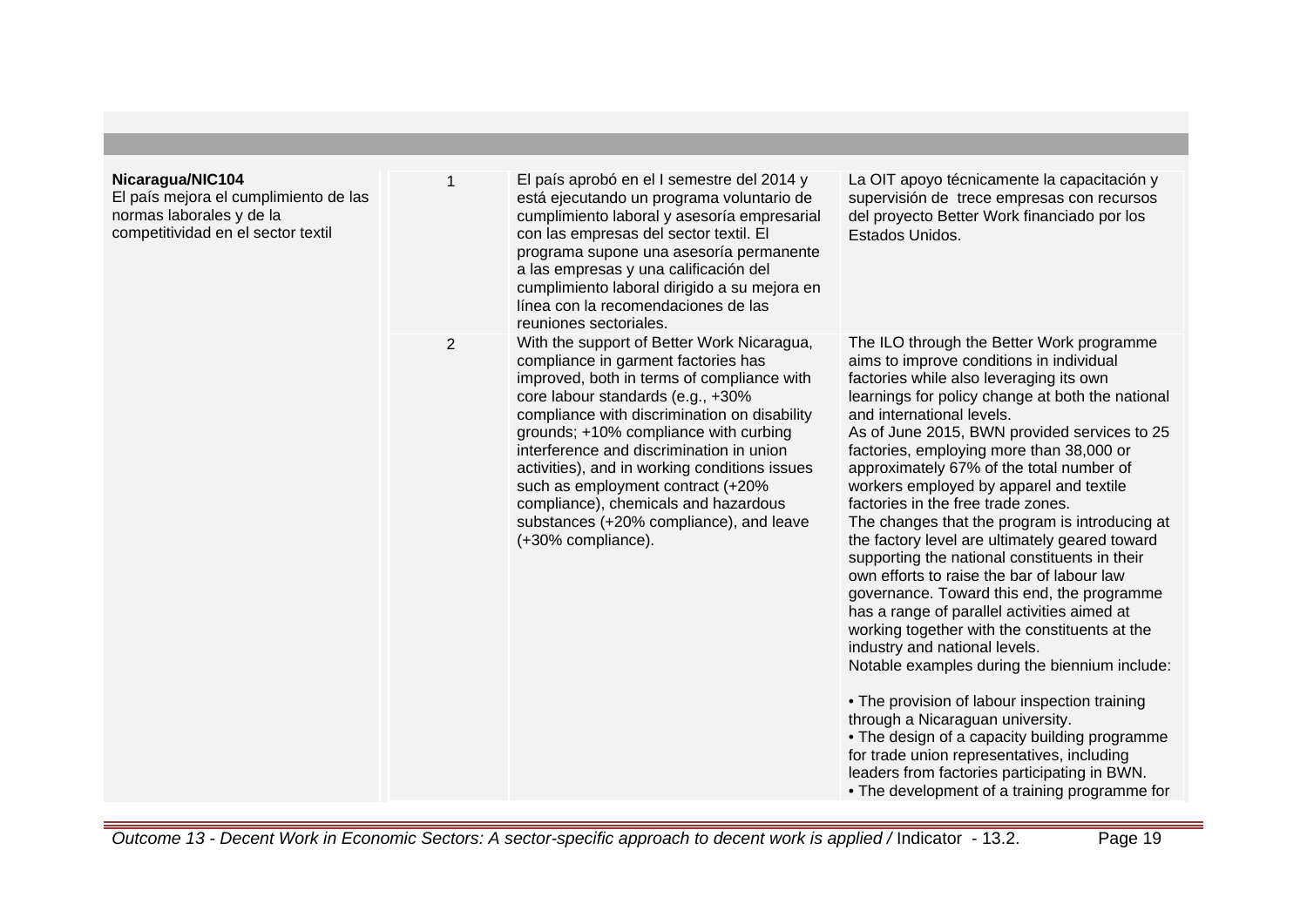|                                                                                                                                         | OSH managers.              |  |  |  |
|-----------------------------------------------------------------------------------------------------------------------------------------|----------------------------|--|--|--|
|                                                                                                                                         |                            |  |  |  |
| Additional CPO Information (This information should only be added when relevant and necessary and should not repeat information already |                            |  |  |  |
| entered under results or ILO contribution)                                                                                              |                            |  |  |  |
|                                                                                                                                         |                            |  |  |  |
| a)Gender equality and non-discrimination                                                                                                | b) Partnerships (external) |  |  |  |
| El proyecto BW atención a 40 mil trabajadores de los cuales 51 por ciento                                                               | $\overline{\phantom{a}}$   |  |  |  |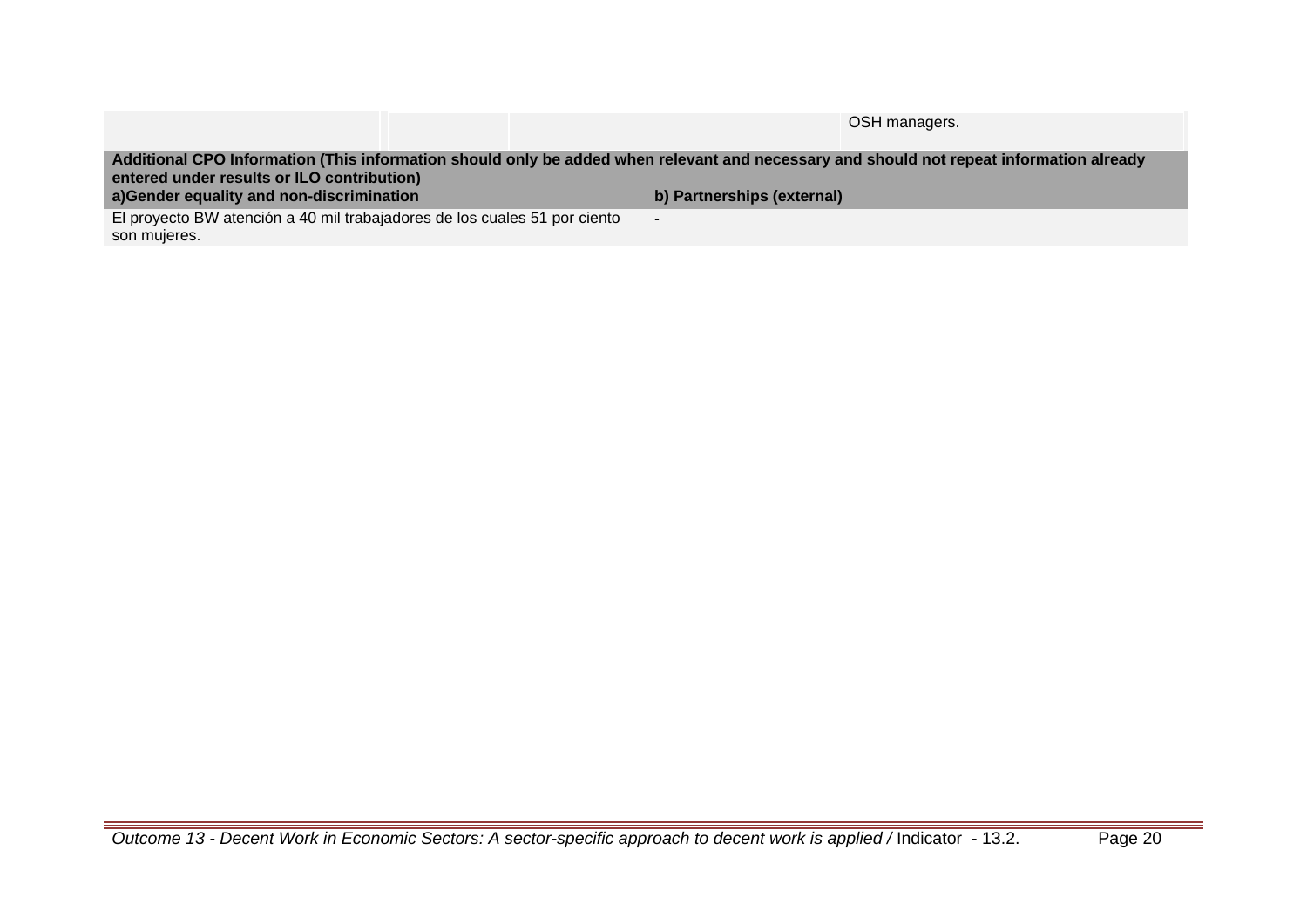#### **Brazil/BRA202**

[ACI8] Promoción del Trabajo Decente en el nivel sectorial.

1 Como parte del compromiso con la promoción del trabajo decente en el país, fueron adoptados los siguientes acuerdos: a) Compromiso Nacional por el Trabajo Decente en el Mundial de Futbol 2014 y Compromiso Nacional para el Perfeccionamiento de las Condiciones de Trabajo en el Mundial de Futbol 2014 en el sector de Turismo y Hospitalidad firmados por la Presidente de Brasil y representantes de empleadores y trabajadores firmaron, el 15 de Mayo de 2014. Los compromisos firmados tienen como objetivo aumentar la cantidad y calidad de los empleos directos e indirectos creados en el contexto de los megaeventos, tomando en cuenta las normas fundamentales del trabajo b) Compromiso municipales por el Empleo y Trabajo Decente en el Mundial de Fútbol del 2014 en siete de las ciudades-sede del evento (Porto Alegre/RS, Fortaleza/CE, Salvador/BA, Belo Horizonte/MG, Cuiabá/MT, Rio de Janeiro/RJ y Brasília/DF) firmados en 2014 por representantes de los gobiernos municipales, empleadores y trabajadores. Los compromisos tenían por objetivo mejorar las condiciones de trabajo para los trabajadores de la construcción y otros sectores involucrados con el Mundial de Fútbol, a través de un plan de acción tripartito elaborado en base a las

1. En el ámbito de la promoción del trabajo decente en la preparación y realización de mega-eventos, la OIT:

- prestó asistencia técnica para la preparación del texto de los compromisos para garantizar la inclusión de los principios y derechos fundamentales del trabajo y mejora de las condiciones de trabajo en sectores involucrados en el Mundial de FIFA 2014.

- elaboró una serie de indicadores de trabajo decente acionales de las ciudades sede que fueron base para la preparación de estrategias locales de promoción del trabajo decente durante el evento.

- sistematizó las buenas prácticas de esas experiencias para informar otros países.

- sistematizó la experiencia de inspección preventiva,

durante la construcción de las estructuras del estadio de futbol "Fonte Nova" en Bahia, para la prevención del trabajo

infantil, promoción de la salud y seguridad en trabajo, y cumplimento de la legislación del trabajo y otras.

- realizó encuestas sobre las condiciones de vida y de

trabajo de los trabajadores/as del sector de la construcción

civil involucrados en el montaje de las estructuras del arnaval 2015.

- realizó una encuesta con el grupo de personas responsables por delimitar los espacios privativos de las agremiaciones de carnival (conocidos como "cordeiros").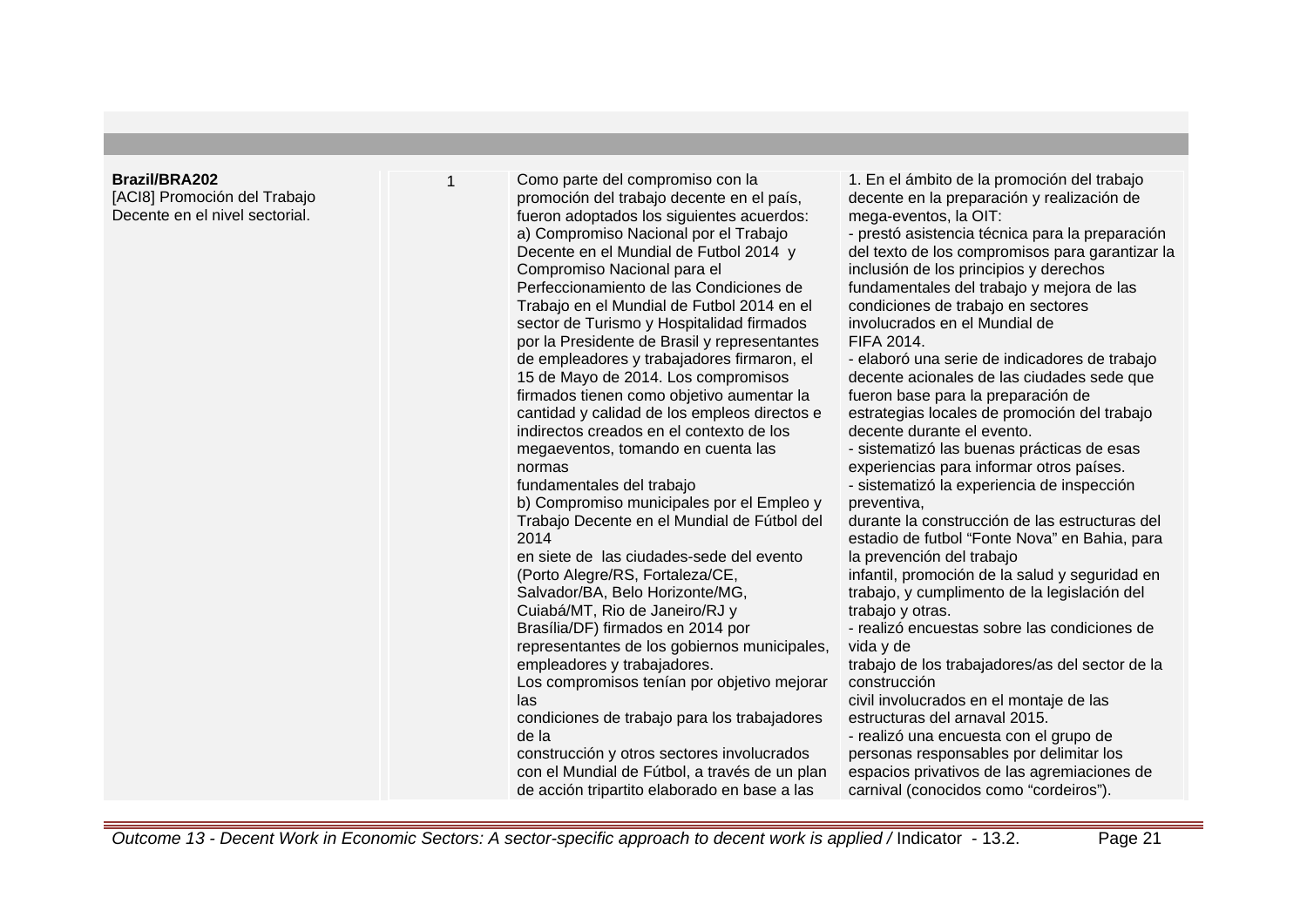normas fundamentales del trabajo. c) Proyecto Piloto de Promoción del Trabajo Decente en Mega eventos del Estado de Bahía, concebido y aplicado mediante un amplio proceso tripartito de diálogo social. El proyecto estableció diversas prioridades y estrategias de intervención en varias áreas que fueron ejecutadas durante el Carnaval de Salvador.

d) Protocolo 0009/2015 que establece las directrices de la Agenda Nacional de Trabajo Decente para los Trabajadores y Trabajadoras del Sistema Único de Salud (ANTD-SUS), aprobado por la Mesa Nacional de Negociación Permanente del Sistema Único de Salud (SUS) adoptó, el 25 de noviembre del 2015.

- apoyó la elaboración de video institucional sobre los colectores de residuos sólidos del proyecto "Eco

Folia Solidaria – El Trabajo Decente preserva el medio ambiente".

- hizo un trabajo de observación directa en campo en el carnaval para hacer un mapeo de las buenas prácticas y de los principals desafíos para garantizar el trabajo decente (trabajo

infantil, explotación sexual de niños y niñas, condiciones de

trabajo de las principals ocupaciones involucradas, "cordeiros",

salud y seguridad en el trabajo, discriminación).

- promovió trabajo de investigación (con técnica de grupos (ocales) con taxistas y ambulantes (vendedores de comercio y servicio en las calles) para profundizar el conocimiento y la toma de decisiones para prevención del trabajo infantil y explotación sexual en los grandes eventos. 2. La OIT, en el ámbito de proyecto con el Ministerio de Salud de Brasil y con la OPAS , organizó reuniones tripartitas para la elaboración de la propuesta de agenda de trabajo decente para profesionales del sistema único de salud. Además, apoyó un diagnóstico de la situación y elaboración del documento de la agenda.

RBSA funding has contributed to supporting the achievement of results.

**Additional CPO Information (This information should only be added when relevant and necessary and should not repeat information already entered under results or ILO contribution) a)Gender equality and non-discrimination b) Partnerships (external)**